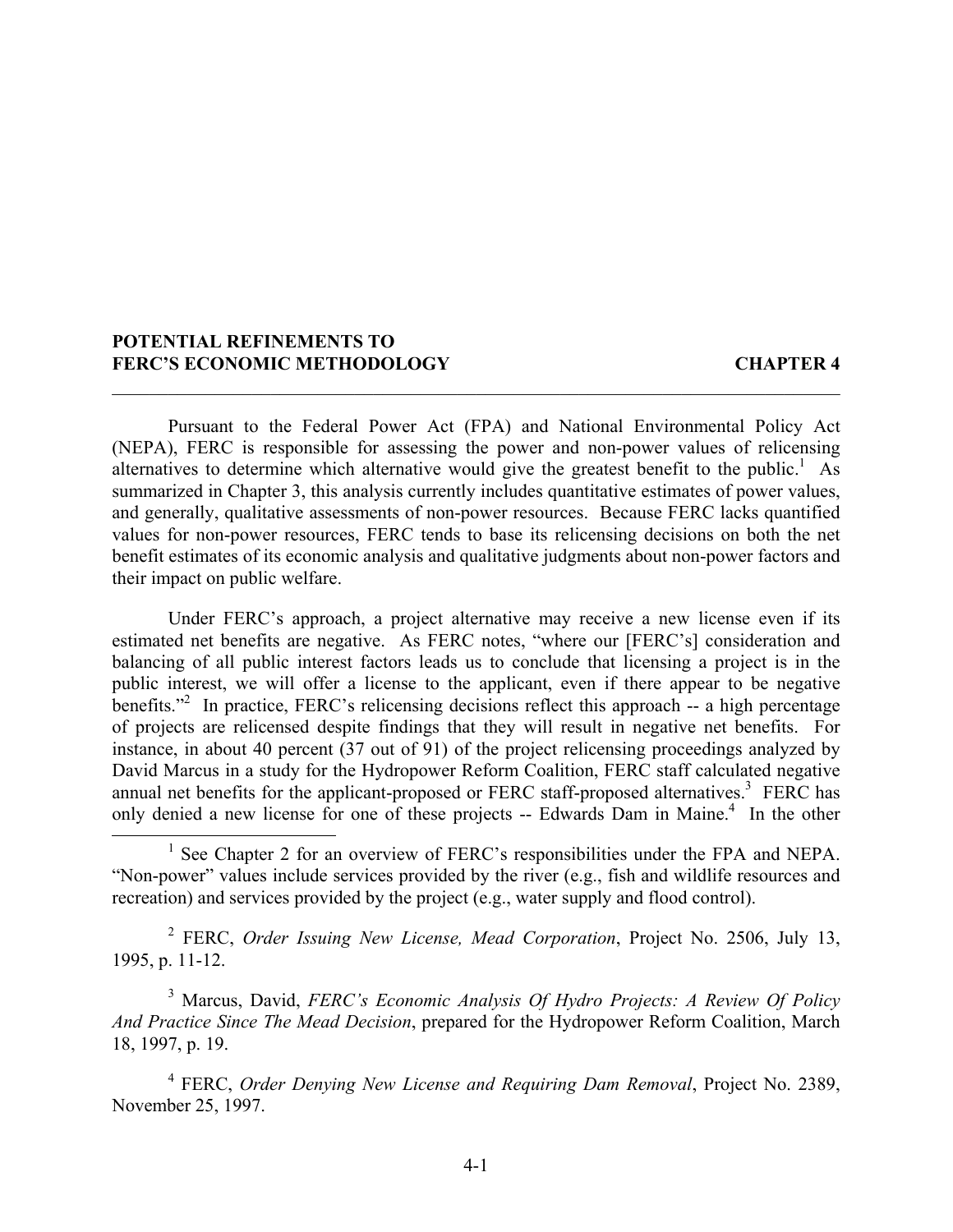cases, negative economic findings have been outweighed by FERC's judgment that continued operation of projects is in the public interest.

This chapter provides a critical assessment of FERC's current economic methodology and suggests refinements designed to improve the quality of FERC's estimates and expand the usefulness of its economic analysis in relicensing decisions. It is intended to help FWS field staff: (1) recognize key problems in FERC's economic analysis that may currently bias net benefit estimates; and (2) understand potential refinements to recommend in place of FERC's current methods. Specifically, we address the following topics:

- The chapter begins by examining how effective FERC's economic methodology is at measuring the net benefits of relicensing alternatives to society as a whole, as is required under the FPA. A framework for the analysis of net benefits is presented to clarify the different perspectives of society and the applicant.
- We then define types of non-power values and discuss how the incorporation of these values into net benefit estimates would improve FERC's analysis of relicensing alternatives. This section establishes the basis for a more complete examination of non-power values in Chapter 5.
- Next, we take a closer look at key elements of FERC's economic analysis. First, we discuss some of FERC's key assumptions, such as its choices of a discount rate and baseline. Second, we propose refinements and alternative approaches for several components of FERC's methodology, including gross power benefits, costs of operation, and avoided pollution benefits.
- Finally, we provide a summary of recommended refinements to FERC's economic methodology.

# **TWO PERSPECTIVES ON NET BENEFITS: SOCIETY AND THE APPLICANT**

The costs and benefits of relicensing alternatives often differ for society and the applicant. For example, an applicant may propose to change a project's flows in a way that increases power production during high demand (high energy value) periods to maximize profits. While this change benefits the applicant, it may also decrease downstream fishery resources -- a cost to the public. An economist would refer to the fishery resource impact as a negative "externality." An externality is a side effect borne by people not directly involved in (i.e.,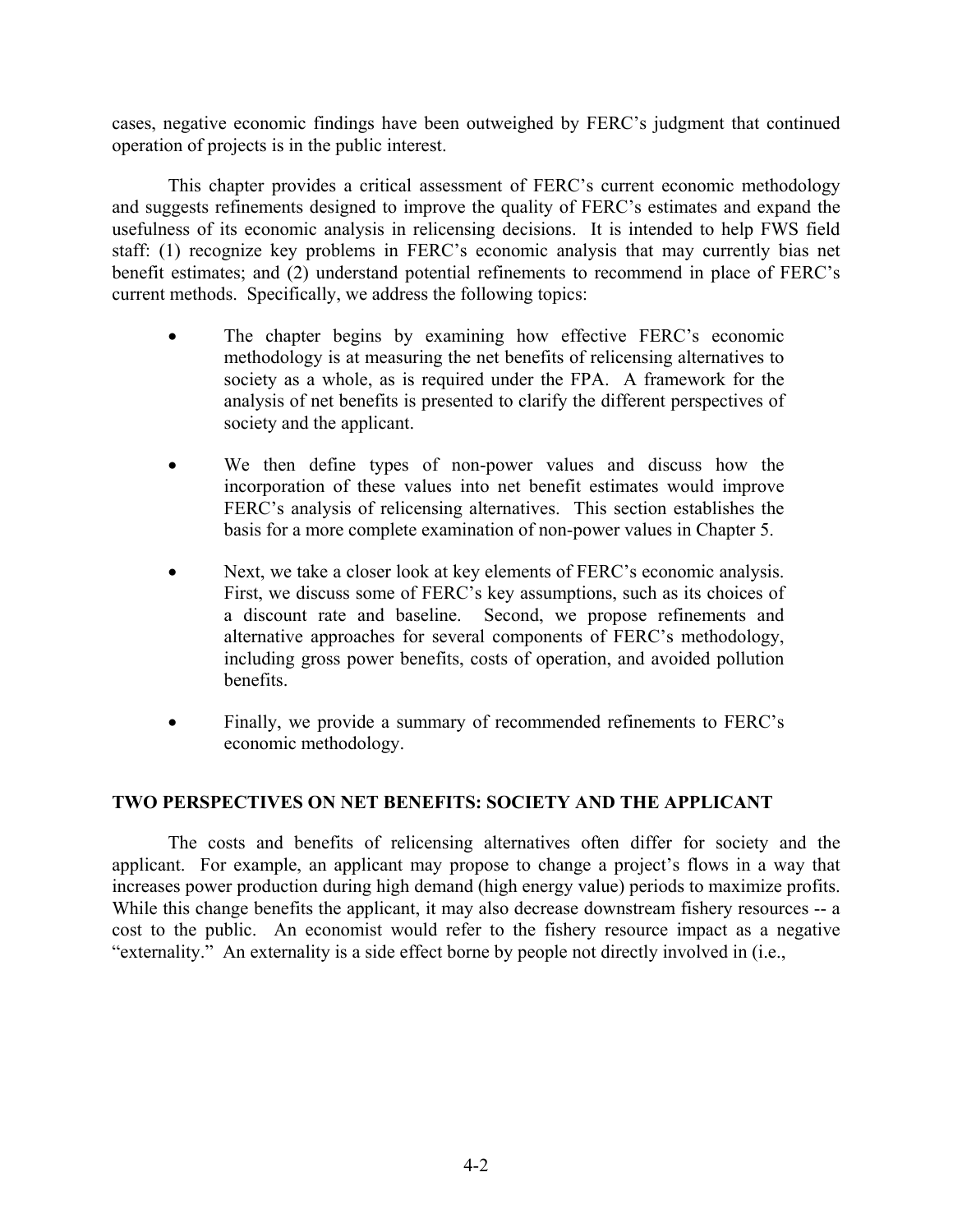external to) an activity or market exchange. While an applicant generally does not factor external costs and benefits, such as environmental damage, into its financial analysis, these costs and benefits matter to society as a whole.

# **FERC's Treatment of Applicant and Societal Perspectives**

Under the FPA and NEPA, FERC is required to assess the power and non-power values of a waterway to determine which relicensing alternative gives the greatest benefits to the public (see discussion in Chapter 2). While FERC's ultimate relicensing decision is made in the public interest, some guidance prepared by FERC staff suggests that economic analysis is conducted from the perspective of the applicant:

The accounting stance of the FERC economic analysis is that of the entities generating and selling the power…. Since FERC's economic analysis of a project excludes non-power costs and benefits and doesn't adopt a "national" accounting stance, it's not what economists consider a "pure" economic analysis. Staff's economic analysis is only one consideration among many in the Commission's public interest determination. Non-power costs and benefits are dealt with, but outside the economic analysis. 5

Despite FERC's claim that its "economic analysis is that of the entities generating and selling the power," applicants do not base their decisions about continuing operations on FERC's economic analysis. As noted above, FERC often finds that applicant-proposed and FERC staffproposed relicensing alternatives will result in negative net economic benefits. Nonetheless, applicants have been consistently willing to continue operations under these relicensing alternatives.

FERC's current economic approach does not effectively characterize costs and benefits from a broader societal perspective either. Although non-power benefits are important to society, they are usually addressed on a qualitative basis that does not affect net benefit estimates. FERC's economic analysis could better reflect a societal perspective if FERC adopted methods for quantifying non-power benefits.

 $E^*$  Valuing and incorporating non-power benefits into the economic analysis is discussed more fully later in this chapter and throughout the remainder of the report.

<sup>5</sup> FERC, *Workshop on Evaluating the Economics of Hydroelectric Projects at FERC*, Office of Hydropower Licensing, February 3, 1998, p. 1. It is worth noting here that non-power costs (i.e., the costs of environmental measures) *are* traditionally included in FERC's economic analysis (which makes it difficult to explain FERC's statement that they are not included). FERC quantifies non-power costs and incorporates them into its economic analysis as reduced power generation and/or the costs of project operation.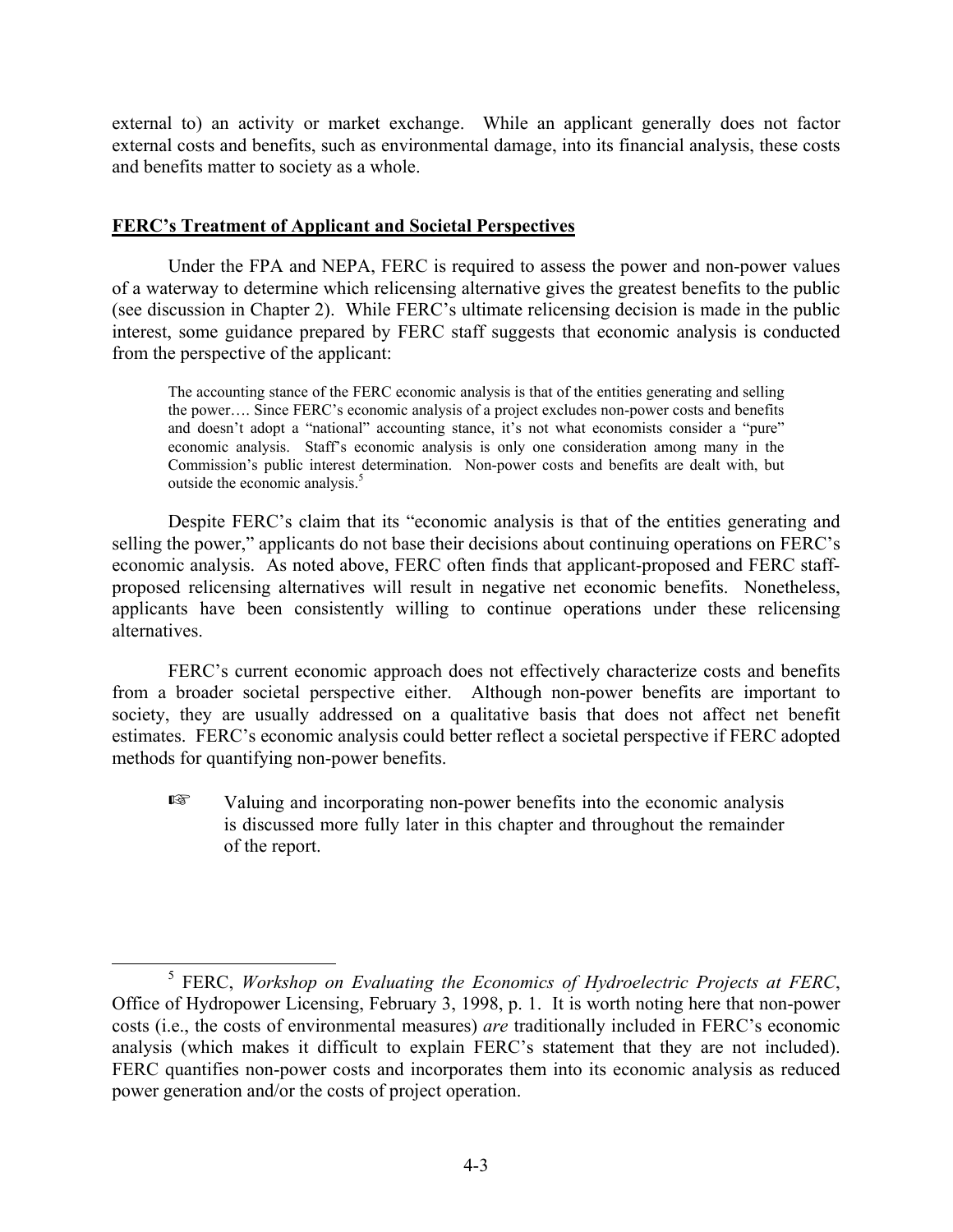# **Clarifying Societal And Applicant Perspectives On Relicensing Alternatives**

Exhibit 4-1 shows a two-by-two box designed to clarify the different points of view that society and an applicant may have on relicensing alternatives. Positive and negative signs reflect the net benefits of an alternative to society and the applicant. Four possible net benefit scenarios are described below to help guide FERC's assessment of relicensing alternatives:

| Exhibit 4-1                                                                                             |          |                                                         |                                                         |  |
|---------------------------------------------------------------------------------------------------------|----------|---------------------------------------------------------|---------------------------------------------------------|--|
| <b>ASSESSING THE NET BENEFITS OF A HYDROPOWER PROJECT:</b><br><b>SOCIETAL VS. APPLICANT PERSPECTIVE</b> |          |                                                         |                                                         |  |
| <b>Societal Perspective</b>                                                                             |          |                                                         |                                                         |  |
|                                                                                                         |          |                                                         |                                                         |  |
| Applicant                                                                                               | $\,{}^+$ | (a) Net benefits to society and<br>applicant            | (b) Net benefits to applicant, net<br>losses to society |  |
| Perspective                                                                                             |          | (c) Net benefits to society, net<br>losses to applicant | (d) Net losses to society and<br>applicant              |  |

- **(a) Net benefits to society and applicant.** Based on its statutory mandate, FERC should relicense an alternative that meets these criteria and optimizes societal benefits. The alternative should allow project operators to earn a reasonable profit because ultimately the societal benefits of an alternative can only be enjoyed if the applicant is willing to operate the project. However, if societal benefits are optimized by dam decommissioning and removal, the financial viability of the project no longer matters.
- **(b) Net benefits to applicant, net losses to society.** FERC should not relicense an alternative in this category. The alternative should be modified to increase public net benefits to an optimum (positive) level, even if such modifications reduce benefits to the applicant.
- **(c) Net benefits to society, net losses to applicant.** If FERC offers a new license for this alternative, the applicant will not accept it. FERC should consider alternatives that maintain positive benefits to the public but make the project more financially viable for the applicant.
- **(d) Net losses to society and applicant.** If no project operation alternative can be identified that would result in positive net benefits for both society and the applicant, then FERC should investigate project decommissioning options.

When weighing the net benefits of relicensing alternatives, FERC needs to conduct its analysis from society's perspective, as mandated under the FPA. When an applicant's perspective is assumed, FERC runs the risk of only capturing benefits and costs relevant to the applicant's financial analysis; benefits and costs external to the applicant's analysis, such as environmental damage, may not receive adequate attention.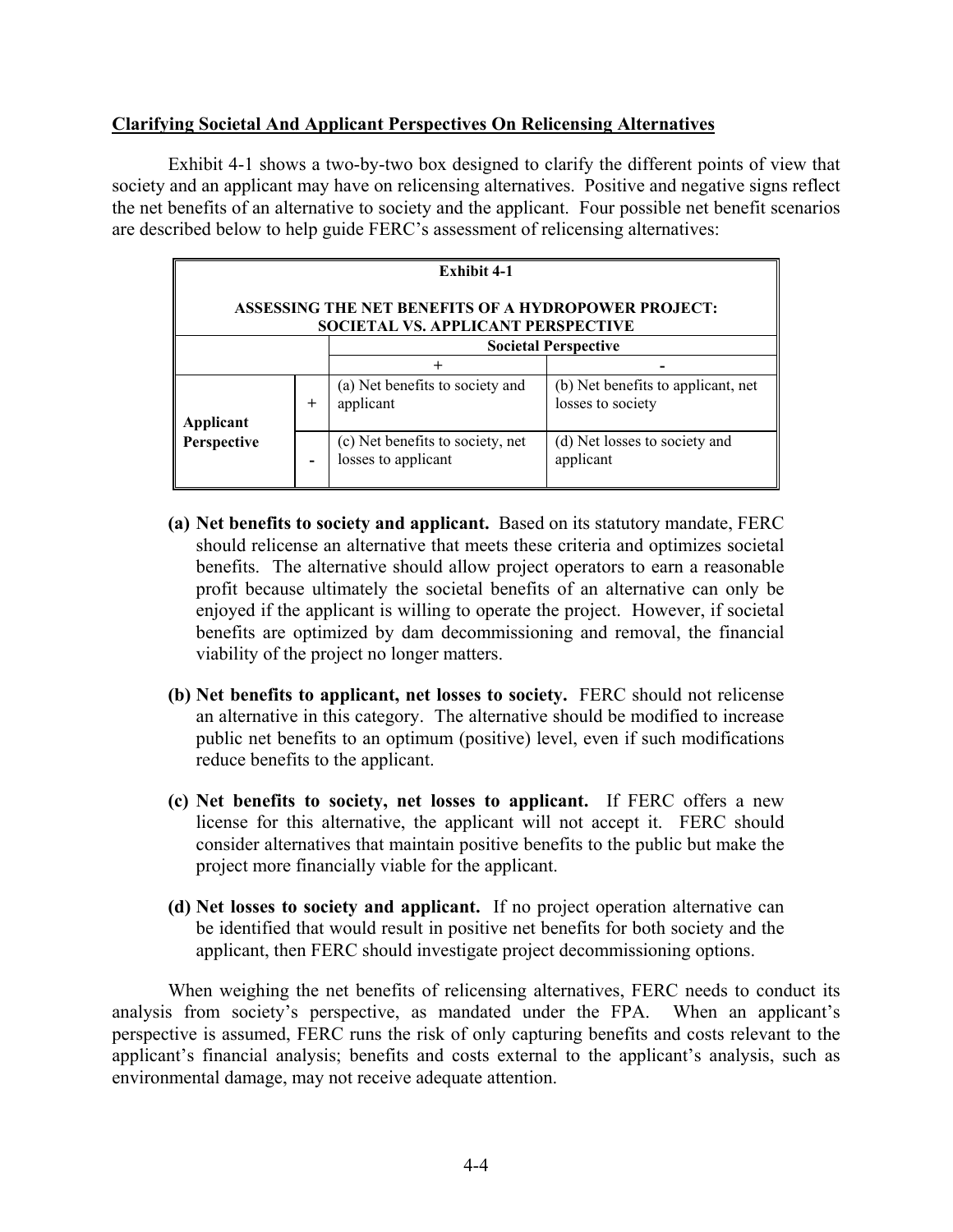#### **INTEGRATING NON-POWER BENEFITS**

Natural resources such as rivers provide a variety of services of value to humans. The central element of FERC's economic analysis is a comparison of the cost of power generation at the hydropower project with the cost of obtaining power from an alternative source. That is, the analysis seeks to determine the societal net benefit of generating power from the project rather than from another source. In this way, FERC's analysis seeks to value one key service flow provided by the river: efficient generation of power.

Rivers may provide recreational opportunities and other services that humans value. These service flows are often affected by dam operation. As we have noted, FERC's analysis acknowledges and often characterizes these non-power benefits in qualitative terms, but generally does not value these services in monetary terms. Below, we briefly describe some of the key categories of non-power benefits. The objective is to begin our explanation of how economic analysis can be used to characterize the value that society places on these benefits and how these values can be integrated into the overall estimation of net project benefits.

When economists place a value on natural resources, they are typically valuing the goods and services that the resources provide. These goods and services are diverse and contribute to the overall welfare of individuals who consume them. Individuals may consume the goods and services directly; for example, a clean, flowing river may produce goods such as drinking water and services such as recreational opportunities. Likewise, individuals may consume the services indirectly; for example, the clean flowing river may produce healthy ecosystems that provide habitat for resident fish and plant species.

Economists have made many attempts to break down and categorize the various goods and services that flow from natural resources. This task is complicated by the complexity of some of the service flows and the overlapping nature of many of the categories. While no single taxonomy of goods and services is perfect, one possible breakout is provided in Exhibit 4-2. As shown, a fundamental distinction is made between "use values" and "non-use values." Below, we define and discuss these two components of non-power benefits.

| <b>Exhibit 4-2</b>                                                                |                                     |                                                                                                                                                         |  |  |
|-----------------------------------------------------------------------------------|-------------------------------------|---------------------------------------------------------------------------------------------------------------------------------------------------------|--|--|
| <b>CATEGORIZATION OF GOODS AND</b><br><b>SERVICES PROVIDED BY RIVER RESOURCES</b> |                                     |                                                                                                                                                         |  |  |
| <b>Use Value</b>                                                                  | Market Goods and<br><b>Services</b> | Water supply (municipal, agricultural, industrial)<br>$\bullet$<br>Commercial fishing                                                                   |  |  |
|                                                                                   | Non-Market Goods<br>and Services    | Instream recreation (fishing, rafting)<br>$\bullet$<br>Near-stream recreation (camping, wildlife viewing)<br>Aesthetic enjoyment<br>Ecological services |  |  |
| <b>Non-Use Value</b>                                                              |                                     | Existence value<br>Bequest value<br>Option value                                                                                                        |  |  |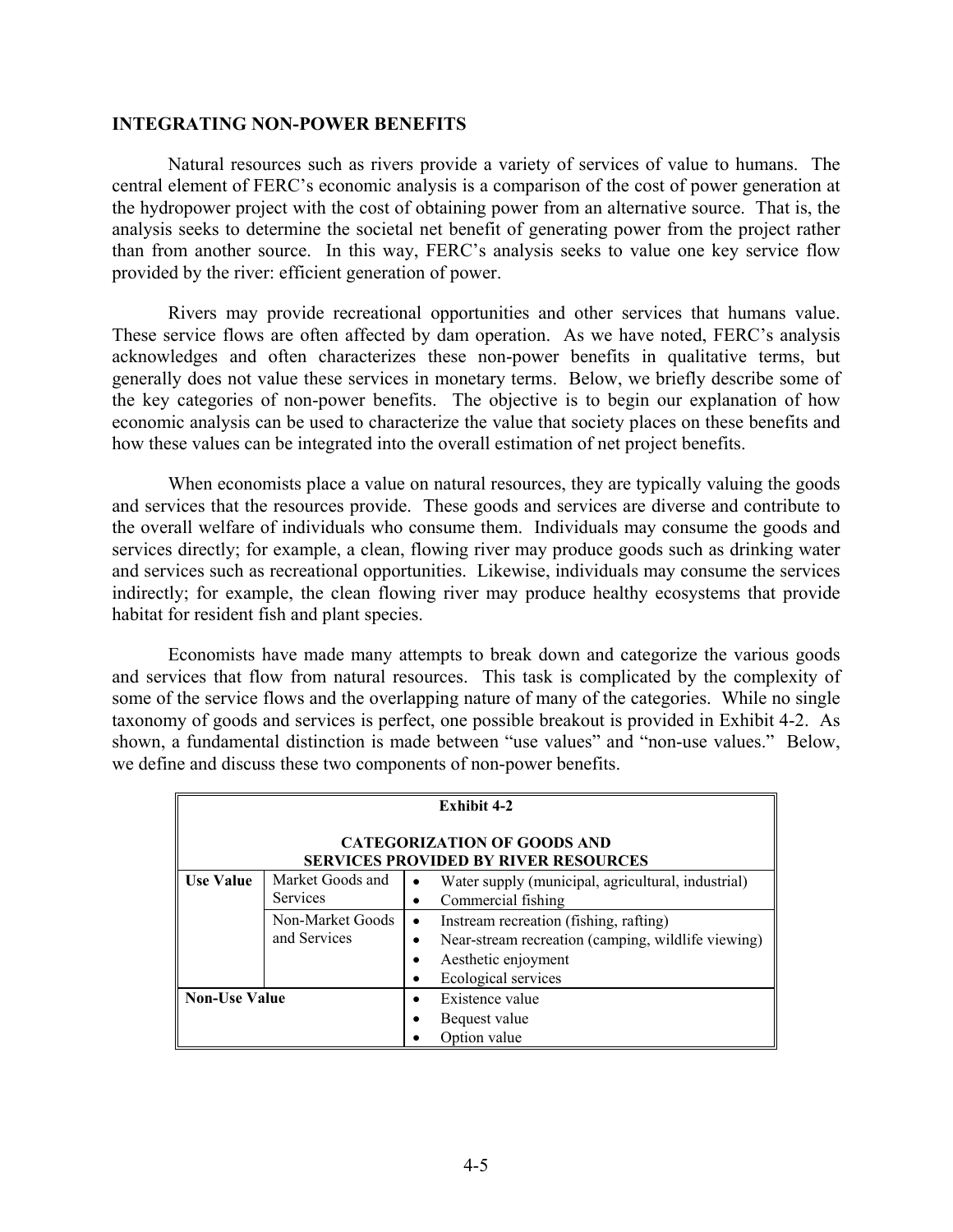#### **Use Value**

Use values associated with natural resources include values for goods and services that humans realize through direct or indirect use of the resource. In the case of hydropower relicensing, some of the relevant non-power benefits will involve river-based resources that are traded in conventional markets. For example, humans may take market goods such as drinking water, irrigation water, or commercially sold fish from the river.

A class of potentially more important use values are the non-market goods and services that river resources directly provide. Non-market goods and services are not traded in conventional markets with buyers and sellers and established prices. However, individuals hold values for many of these goods and services in much the same way as they do for commercially traded goods and services. For example, a recreational angler may value the opportunity to fish in a pristine stream, despite the fact that he or she pays no explicit price for this activity.

Finally, some non-market resource services are consumed indirectly. Most notably, certain ecological functions are valuable in that they enable the kinds of direct uses discussed above. For instance, the pollution filtering services provided by wetlands may help maintain healthy ecological conditions in a river, thereby enabling water withdrawals and recreational uses potentially precluded by poor water quality.<sup>6</sup>

#### **Non- Use Value**

In addition to use values, economists consider economic benefits that accrue to those who do not directly or currently use the resource and perhaps never intend to do so. Economists refer to these benefits using several different terms, including non-use value, intrinsic value, existence value, and passive use value.<sup>7</sup> To avoid confusion, we adopt the term non-use value to refer to this class of economic benefits.

Serious consideration of non-use value in economic analysis can be traced back to the economic theorist John Krutilla.<sup>8</sup> Krutilla reasoned that for unique natural resources, the economic loss of these resources may be incurred by a group considerably larger than current

<sup>&</sup>lt;sup>6</sup> Appendix A introduces modeling approaches for estimating potential regional economic impacts of relicensing alternatives (i.e., changes in output, employment, and taxes of regional businesses).

 $<sup>7</sup>$  For a general discussion of non-use value and its applicability to economic analysis, see</sup> Kopp, Raymond J., and V. Kerry Smith, *Valuing Natural Assets: The Economics of Natural Resource Damage Assessment*, Resources For the Future, 1993.

<sup>8</sup> Krutilla, John V., "Conservation Reconsidered," *American Economic Review*, Vol. 57, 1967, p. 777-786.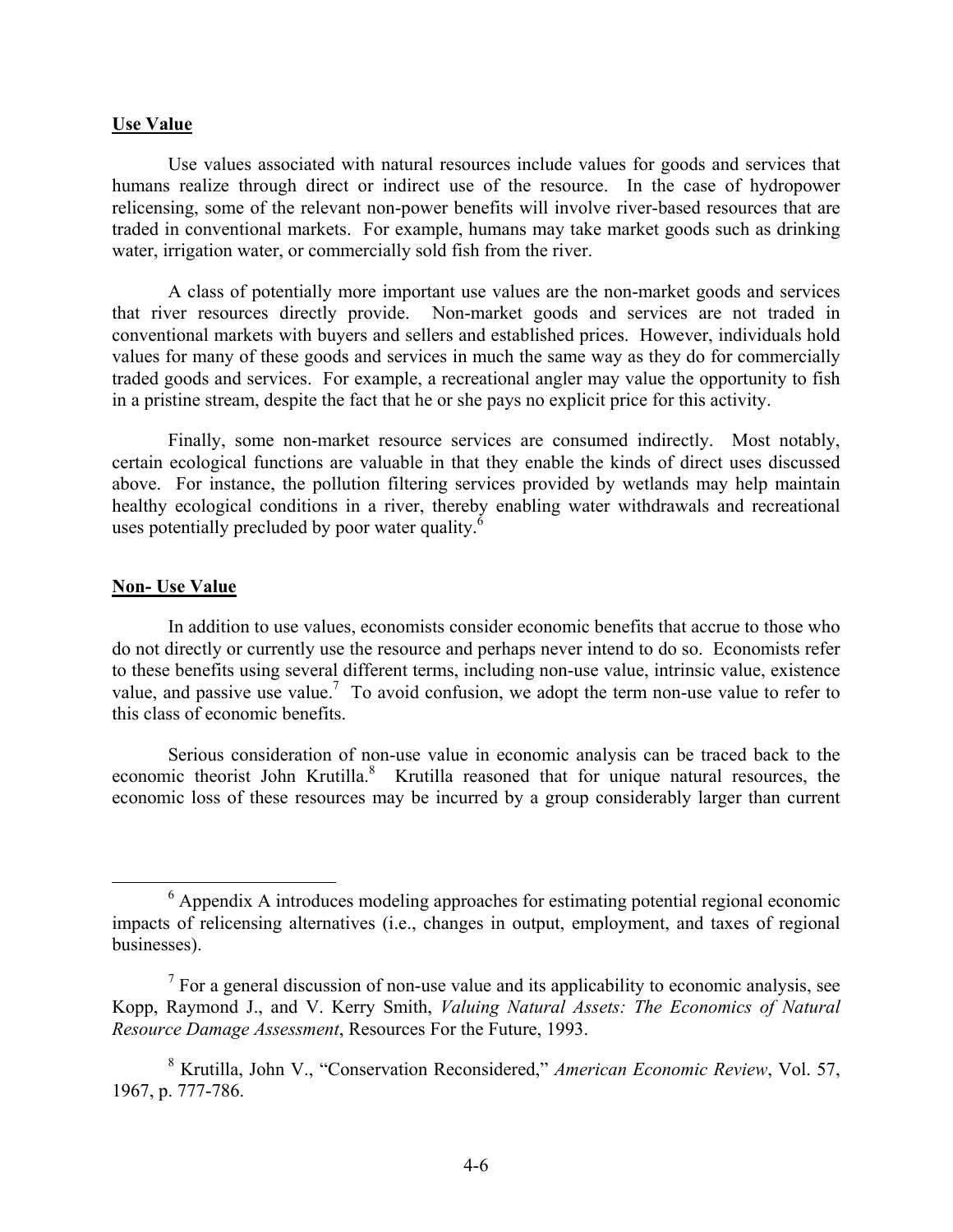users.<sup>9</sup> Krutilla provided the example that for "the spiritual descendants of John Muir, the present members of the Sierra Club, the Wilderness Society, National Wildlife Federation, Audubon Society and others to whom the loss of a species or the disfigurement of a scenic area causes acute distress and a sense of genuine relative impoverishment," the existence of natural wonders and fragile ecosystems may indeed represent a significant portion of their wealth. Krutilla contended that by considering only the economic benefits accruing to current resource users in the economic analysis of unique natural resources, economists may significantly underestimate their economic value.

Subsequent to the publication of Krutilla's paper, economists began to further characterize and explore non-use value. As part of this research, economists considered the underlying motivations for non-use value. These motivations or categories include:

- Existence value, i.e., knowledge of continued existence of the resource;
- Bequest value, i.e., preserving the resource for future generations; and
- Option value, i.e., having the option to use the resource in the future.

During the 1980s, existence, bequest, and option values were considered separate entities, resulting in several studies that attempted to separate out portions of non-use value according to these motivations. While these motivations are still discussed in the literature, the emphasis is now on simply measuring total value, regardless of motivation. The concept of non-use value is now accepted by most economists, is officially recognized by many state and federal agencies, and is also legally recognized in federal as well as in many state courts.<sup>10</sup>

For some FERC relicensing cases, non-use values may be relevant and significant. The rivers involved often offer unique preservation or restoration opportunities. Chapter 5 includes a discussion of economic valuation techniques used to measure non-use values. Chapter 6 summarizes the results of economic studies that estimate fairly large nonuse values for resources related to dam removal or modification.

# **Incorporating Non-Power Benefits In FERC's Economic Analysis**

Estimating the use and non-use values of non-power resources would improve FERC's relicensing decisions in two ways. First, FERC could develop better staff-recommended alternatives by truly weighing the benefits and costs of different proposed environmental

 $9$  Krutilla explained that absolute uniqueness was not a requirement for his arguments to hold. The term uniqueness can apply at the local level even though substitute resources exist elsewhere.

 $10$  For discussions on various legal aspects of non-use value, see Kopp and Smith, 1993, op cit.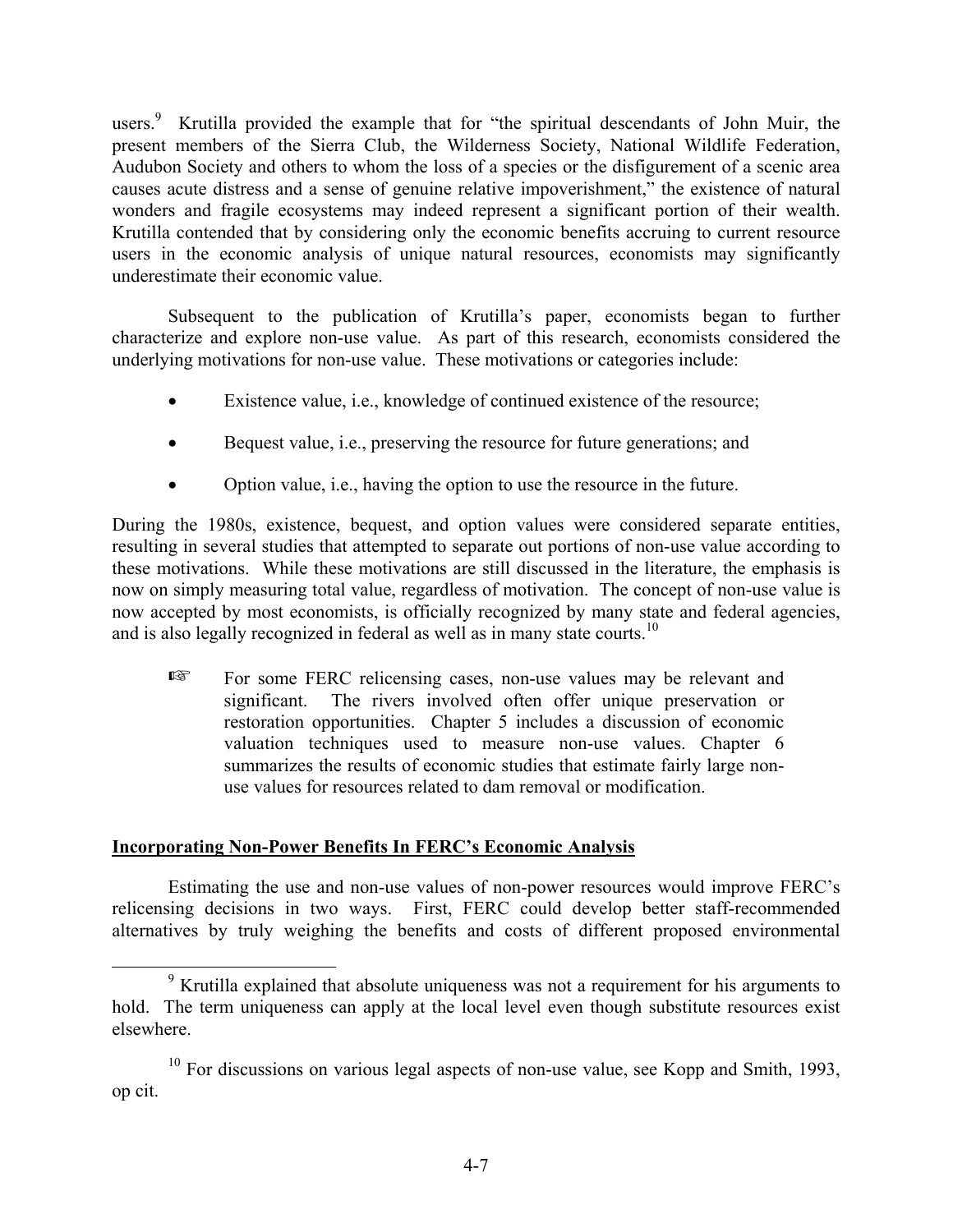measures. Only measures with net benefits would be included as part of a proposed relicensing alternative. Second, FERC's economic analysis would provide a stronger indicator of which relicensing alternative is in the public interest. FERC could rely less on qualitative judgments. These improvements are discussed in more detail below.

# **Choosing Among Proposed Environmental Measures**

Currently, FERC chooses environmental measures for its recommended relicensing alternative based on quantified costs and qualitative judgments about benefits.<sup>11</sup> Typically, environmental measures proposed by other participants in relicensing proceedings are included in the recommended alternative if the costs are expected to be small, whether or not the measures have net benefits. FERC becomes more concerned about the benefits and costs of an environmental measure if its costs represent more than ten percent of a project's annual power benefits. As noted in Chapter 3, a FERC policy directive instructs staff that "as a rough, internal-only practical guideline, Section 10(j) conditions should be subjected to a cost-benefit analysis where the cost of the condition exceeds 10 percent of the project's power benefits."

Despite this policy, an analysis of more than 90 relicensing proceedings undertaken by Marcus revealed that "mitigation measures are rejected because they have 'high' costs, without any analysis of whether they may also have high benefits."<sup>12</sup> Marcus also found that FERC rejected about two-thirds of the environmental measures with costs greater than ten percent of annual power benefits.<sup>13</sup> Of the measures accepted by FERC, several were mandatory conditions pursuant to FPA sections 4(e) and/or 18.

Under a strict benefit-cost test, as long as an environmental measure's benefits outweigh its costs, it should be included as part of the recommended relicensing alternative. This approach improves the overall net benefit of the project from a societal perspective. For example, if a fish passage measure costs \$1 million to implement but yields \$2 million in recreational fishing benefits, the project's net value is increased by addition of the measure.

 $E^*$  We recommend that the economic analysis quantify use and non-use values of environmental measures so that benefits can be weighed against costs. This valuation should be performed regardless of whether costs are greater than ten percent of the project's power benefits. Otherwise, FERC may reject measures with net benefits, or include measures with net costs.

<sup>&</sup>lt;sup>11</sup> As noted in Chapter 2, measures prescribed by resource agencies under FPA Section 4(e) or Section 18 *must* be included in the recommended relicensing alternative, regardless of their costs and benefits.

 $12$  Marcus, op cit., p. 12

 $13$  Marcus, op cit., p. 13.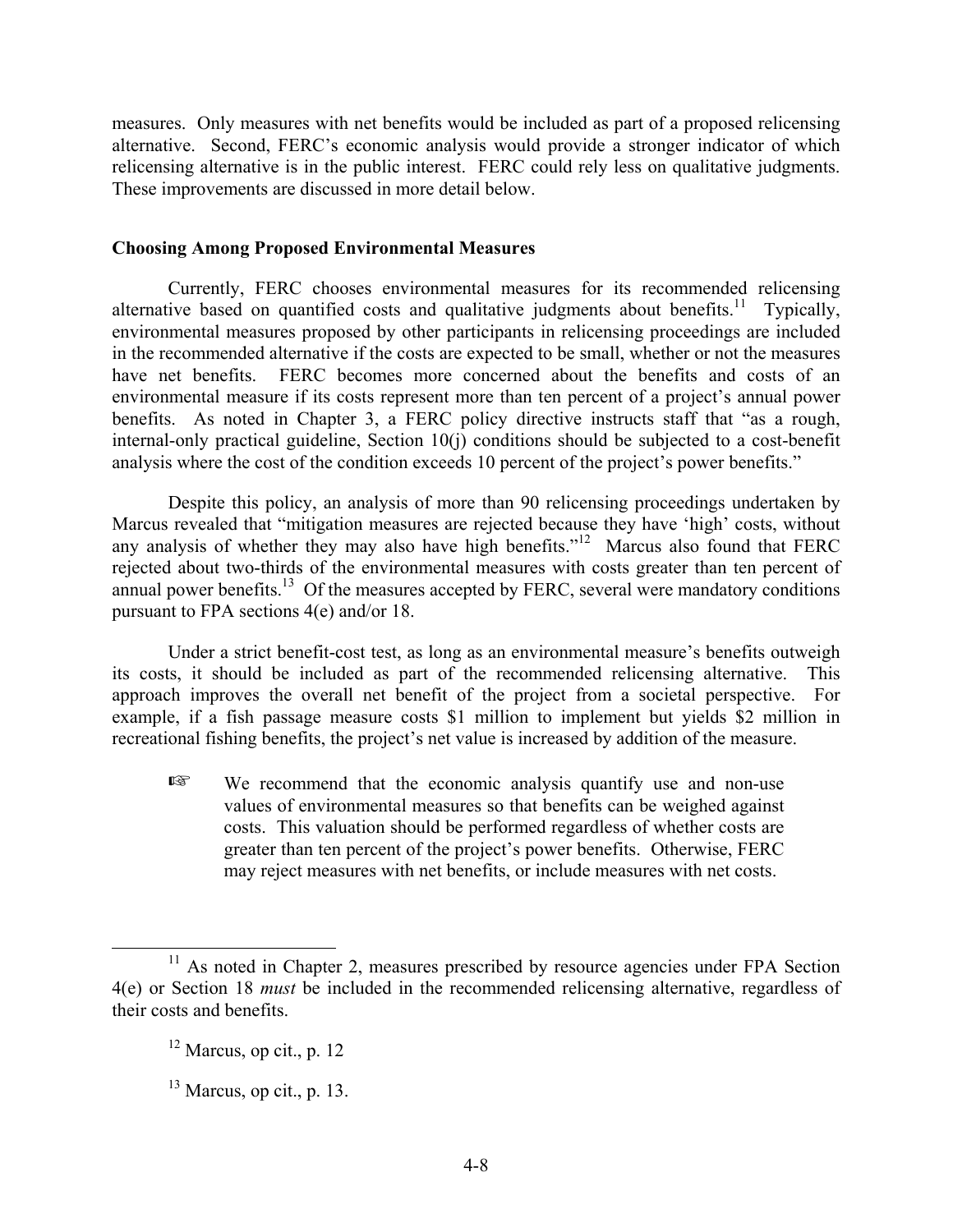#### **Choosing Among Relicensing Alternatives**

Under FERC's current economic approach, FERC often recommends alternatives that, according to its own economic analysis, do not offer the highest annual net benefits. This occurs because, while FERC includes the cost of implementing environmental measures in its net benefit estimates, FERC does not incorporate the increased use and non-use values of improved non-power resources. Therefore, relicensing alternatives that include environmental measures usually look less economically beneficial than the no-action alternative. For example, FERC found annual net benefits of \$5.2 million for the North Georgia project under the no-action alternative.<sup>14</sup> In comparison, the applicant's proposal offered \$4.8 million in annual net benefits, while FERC staff recommended a proposal with \$4.7 million in benefits (see Exhibit 3-7, Chapter 3). The applicant and FERC alternatives offered lower annual net benefits because they included the costs to mitigate damages to non-power resources but did not incorporate the benefits of these measures.

FERC's economic analysis would be a stronger indicator of which relicensing alternative is in the public interest if improvements to non-power resources were valued and incorporated in the analysis. For instance, FERC's relicensing alternative for the North Georgia project proposes (among other conditions):

- Minimum flows of 35 cfs year-round;
- Five weekends of whitewater boating flows, 500 cfs on Saturdays and 700 cfs on Sundays;
- Additional aesthetic flow releases in the spring, late summer, and fall, of 200 cfs during daylight hours for specified weekends; and
- Improved public access for fishing and whitewater users at Lake Tugalo (e.g., boat ramp, toilet accommodations, provisions for waste control).<sup>15</sup>

The increased opportunities for whitewater boating and recreational fishing, as well as improvements to aesthetic values (e.g., waterfall viewing), provided by these measures may exceed their estimated \$500,000 in annual costs. By using techniques described in Chapters 5 and 6 of this report, FERC could attempt to quantify these values. For instance, if FERC estimated the benefits of these measures to be \$600,000 to \$800,000 annually, its economic analysis would support its relicensing decision -- FERC's recommended alternative would provide annual benefits of \$5.3-\$5.5 million while the no-action alternative would offer benefits of only \$5.2 million.

<sup>14</sup> FERC, *Final Environmental Impact Statement, North Georgia Hydroelectric Project*, FEIS-0098, June 1996, p. 5-9.

<sup>15</sup> FERC, Ibid*.*, p. 5-10.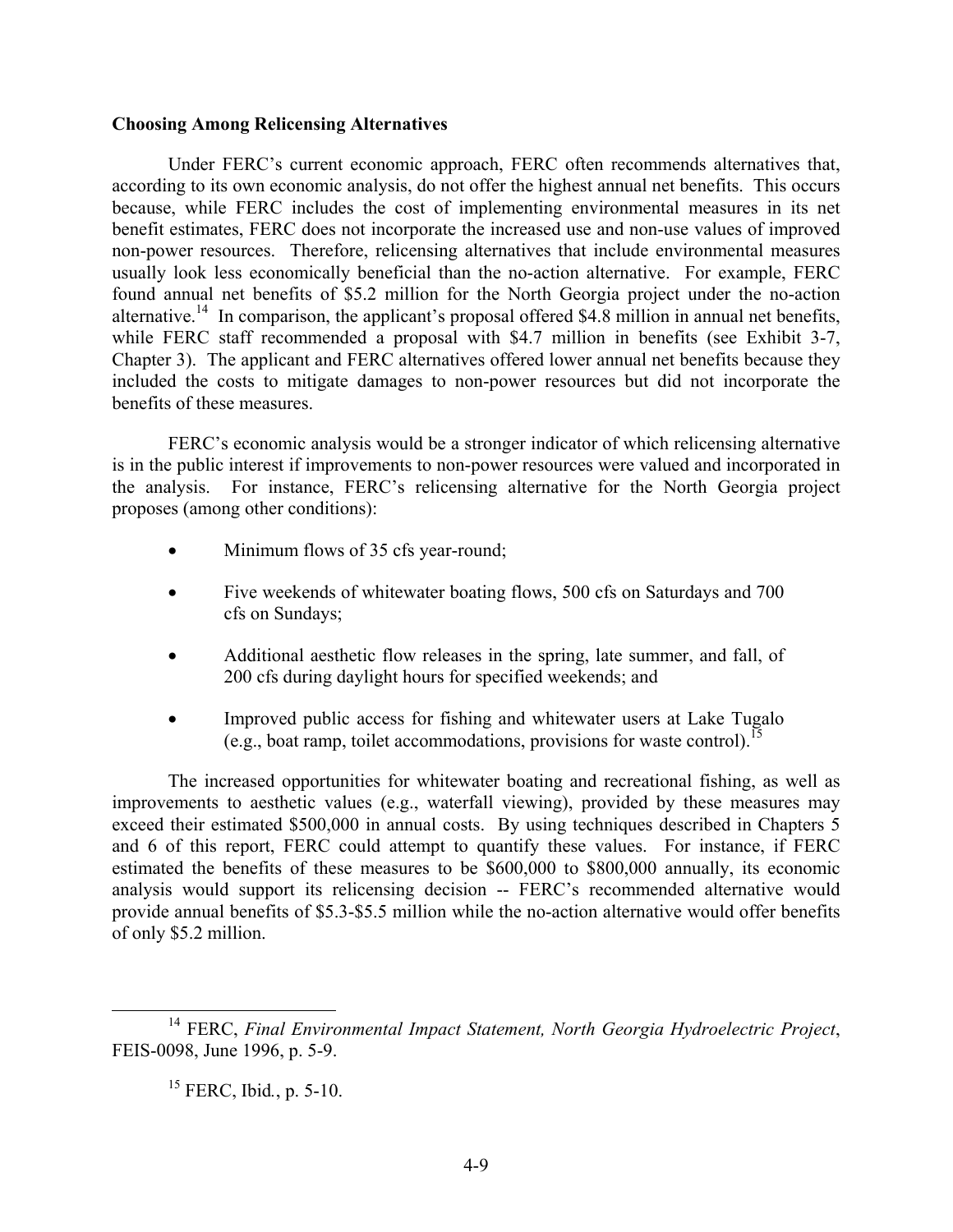$E^*$  Including the value of environmental benefits in annual net benefit estimates would identify relicensing alternatives that provide the greatest benefits to the public. Chapters 5 and 6 provide information on the basic analytic methods available for valuing environmental benefits.

#### **REVIEW OF FERC'S KEY ASSUMPTIONS**

FERC's discount rate and baseline for analysis may bias relicensing decisions against environmental measures in favor of power generation. In this section, we discuss the potential reasons for this bias and suggest changes and refinements to FERC's assumptions.

### **Discount Rate**

The choice of a discount rate can significantly affect net benefit estimates. As discussed in Chapter 3, the discount rate reflects the "time value of money" -- i.e., a dollar paid today is worth more than a dollar paid a year into the future. Therefore, applying a higher discount rate will reduce the present value of future benefits and costs more than if a lower rate were used (see Exhibit 3-2). More important for this discussion, a higher rate will tend to reduce the net present value of relicensing alternatives with costs in the near-term and benefits occurring several years in the future. Since environmental measures often require up-front costs in return for future benefits (e.g., the recovery of an ecosystem), the use of a high discount rate can bias decisions about relicensing conditions against environmental measures.<sup>16</sup>

# **FERC's Discount Rate**

FERC uses a ten-percent discount rate in its economic analyses of proposed relicensing alternatives. This is a private discount rate reflecting applicants' weighted average cost of capital (WACC). The WACC represents the cost of a company's debt and equity weighted by the value of each source of financing. Companies use the WACC for discounting because it represents the rate of return that must be earned to repay debt holders (e.g., banks, bondholders) and satisfy equity owners (e.g., partners, stock holders).

As FERC notes, an estimate of applicants' WACC is used to discount the benefits and costs associated with relicensing alternatives:

The 10 percent discount rate is the average weighted cost for capital for investor-owned electric utilities based on the [FERC] staff's analysis of projects around the country. We [FERC] attempt

<sup>&</sup>lt;sup>16</sup> As noted in Chapter 3, the number of years included in an economic analysis can also affect the net benefits of relicensing alternatives. Some alternatives, such as dam removal, may result in long-term net benefits that continue to be grow beyond the 30-year period of FERC's analysis. Ignoring these long-term benefits may make such alternatives relatively less attractive.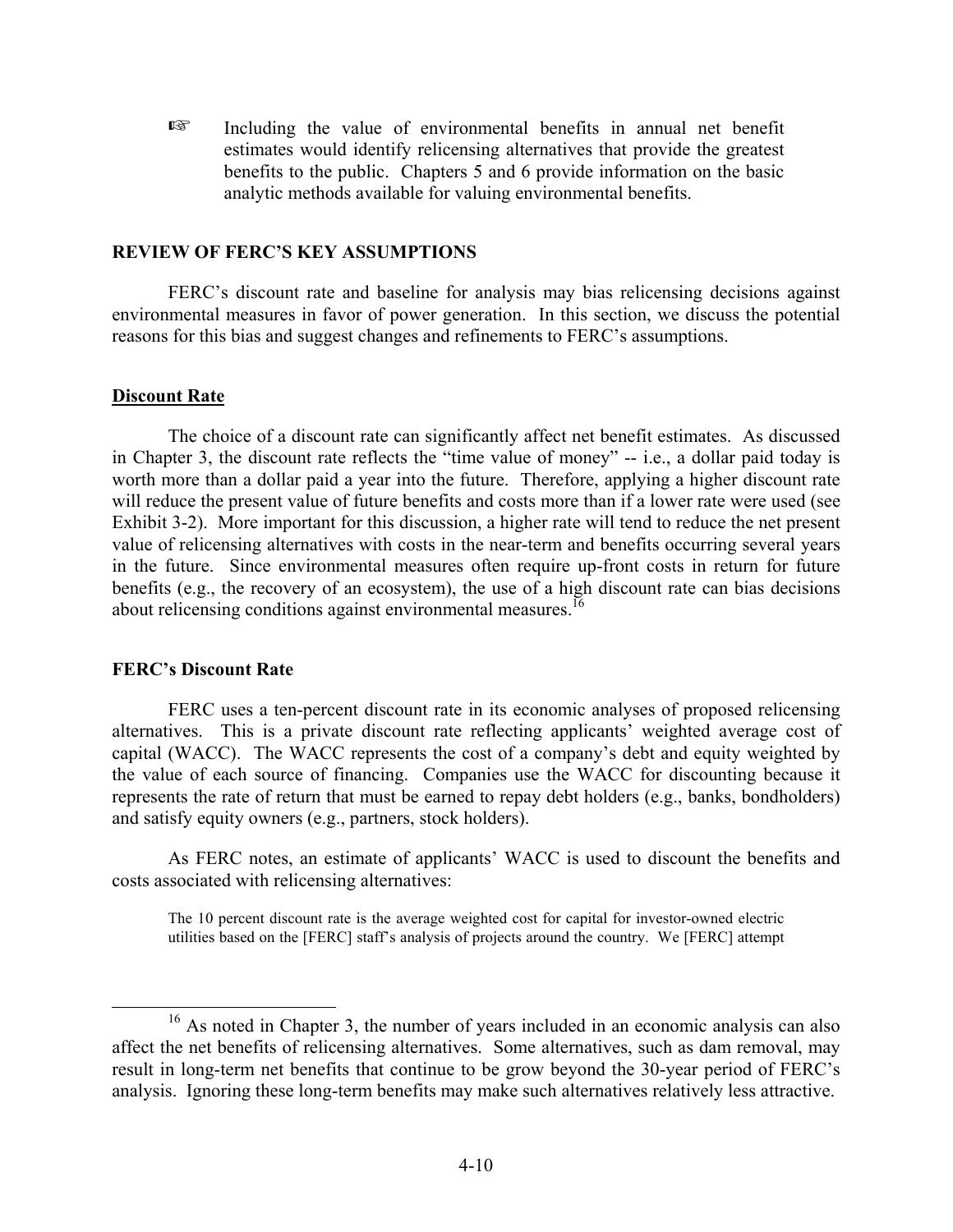to use the 10 percent discount rate, where appropriate, in all our economic analyses so that the results can be compared to each other.<sup>17</sup>

FERC applies the ten-percent discount rate in its economic analysis even when the applicant uses a different discount rate for its own financial analysis. For instance, FERC applied a ten percent discount rate in its analysis of the Condit project even though the applicant (Pacificorp) was using a discount rate of 8.58 to 8.81 percent.<sup>18</sup>

#### **Private Discount Rate vs. Social Discount Rate**

While a private discount rate is the appropriate discount rate to use for analyzing private investments, it may not be appropriate in assessing benefits and costs to the public, as with hydropower licensing. By licensing a private entity to develop a waterway, FERC is making an investment choice with a public resource.

Although government agencies differ over whether private or social discount rates should be applied to public investments, all agencies recommend using a discount rate lower than the discount rate currently used by FERC. At the high end of the range, the U.S. Office of Management and Budget (OMB) recommends the use of a private discount rate of seven percent for evaluating public investments.

Constant-dollar benefit-cost analyses of proposed [public] investments and regulations should report net present value and other outcomes determined using a real discount rate of 7 percent. This rate approximates the marginal pretax rate of return on an average investment in the private sector in recent years.<sup>19</sup>

The Department of the Interior defers to OMB's guidance on discounting. DOI's final rule on discounting for the purposes of natural resource damage assessment states that "the discount rate to be used is that specified in Office of Management and Budget (OMB) Circular A-94 Revised."<sup>20</sup>

Other government agencies, such as the Congressional Budget Office and General Accounting Office, recommend using a social discount rate to discount the benefits and costs of

 $20$  43 CFR Section 11.84(e)(2).

<sup>17</sup> FERC, *Final Environmental Impact Statement, Condit Hydroelectric Project*, FEIS-0103, October 1996, p. I-171. The average weighted cost of capital reflects applicants' average weighted cost of debt and equity.

<sup>&</sup>lt;sup>18</sup> FERC, Ibid.

<sup>19</sup> Office of Management and Budget, *Guidelines and Discount Rates for Benefit-Cost Analysis of Federal Programs*, Circular No. A-94, October 29, 1992, p. 9. A "real" discount rate refers to a discount rate that has already been adjusted for inflation.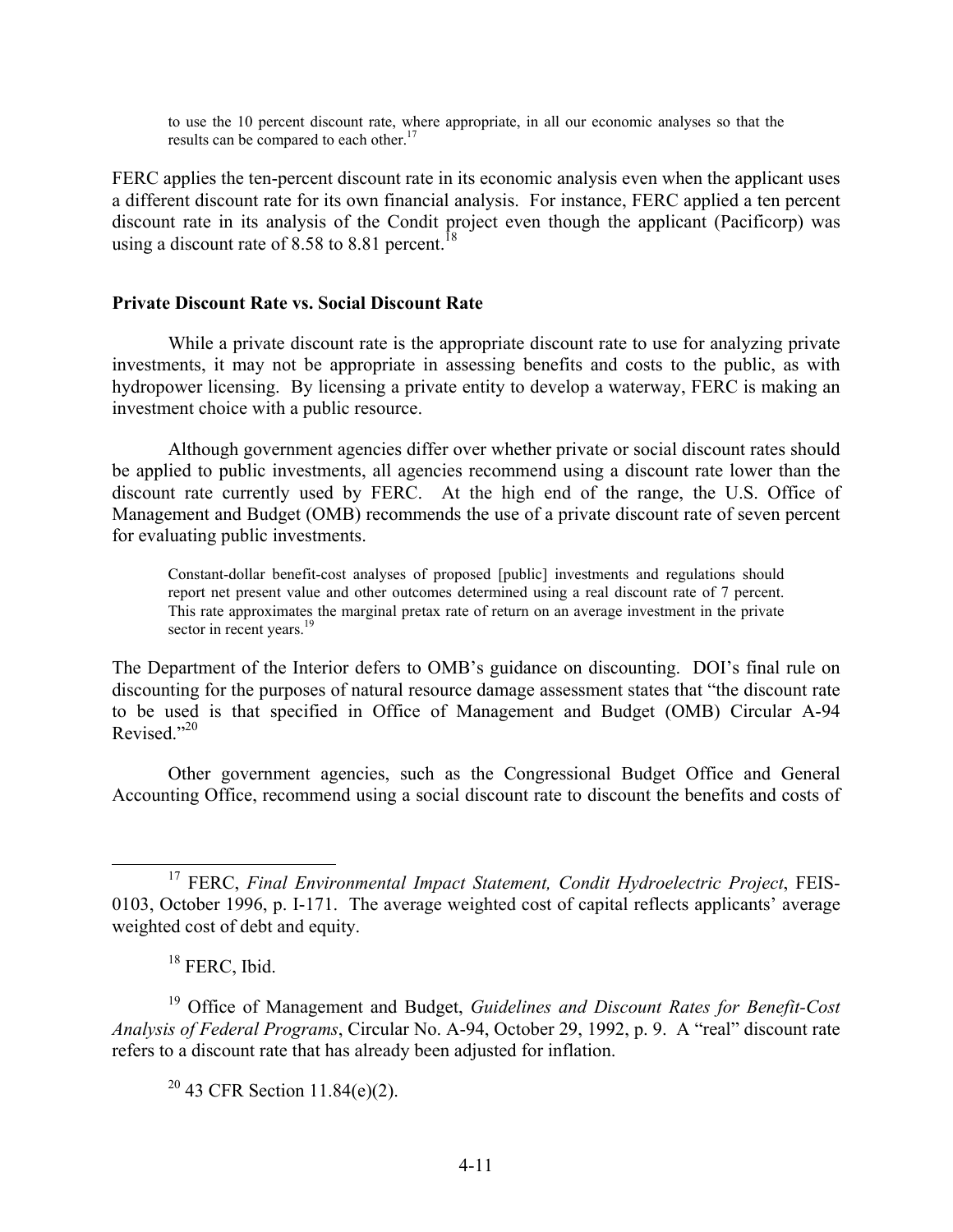public investments.<sup>21</sup> Unlike private discount rates, which equal the rate of return on investment, social discount rates reflect the rate at which society is willing to trade off present consumption for future consumption. Social discount rates are based on the notion that most individuals place more weight on consumption by future generations than is indicated by the rate of return on private investment.<sup>22</sup> Therefore, to increase the value of future benefits, social discount rates will tend to be lower than private discount rates. The Congressional Budget Office has specified two percent as the best estimate of the social discount rate, with sensitivity analysis of estimates based on rates of zero percent and four percent.<sup>23</sup> Several studies support the Congressional Budget Office's estimate.<sup>24</sup>

### **Refinements To FERC's Discounting Approach**

The ten percent discount rate that FERC applies in its economic analysis is probably too high. Given the discount rates recommended by other federal agencies, using discount rates of two percent (lower bound) and seven percent (upper bound) is more appropriate. If the results of FERC's relicensing analysis are insensitive to changes in the discount rate (e.g., annual net benefits are positive under both a two percent and seven percent discount rate), there is no need to determine which discount rate is more appropriate. If the results change substantially under each discount rate, a more thorough evaluation of the relicensing alternative may be necessary to determine if it provides the greatest benefits to the public.

 $23$  Hartman, Robert W., 1990, op cit., p. S-4.

<sup>24</sup> The following studies suggest that the social discount rate ranges from about zero percent to four percent. Lind, Robert C., "A Primer on the Major Issues Relating to the Discount Rate for Evaluating National Energy Options," in Robert C. Lind, ed., *Discounting for Time and Risk in Energy Policy,* Washington, DC: Johns Hopkins University Press for Resources for the Future, 1982. Barro, Robert J., et al., *World Real Interest Rates*, Working Paper No. 3317, Cambridge, MA: National Bureau of Economic Research, 1990.

<sup>&</sup>lt;sup>21</sup> Hartman, Robert W., (Congressional Budget Office), "One Thousand Points of Light Seeking a Number: A Case Study of CBO's Search for a Discount Rate Policy," *Journal of Environmental Economics and Management*, Vol. 18, No. 2, Part 2, 1990. U.S. General Accounting Office, *Discount Rate Policy*, GAO/OCE-17.1.1, 1991.

 $22$  An extensive literature on social discount rates exists. For more recent contributions, see: (1) Freeman, A. Myrick III, *The Measurement of Environmental and Resource Values*, Washington, DC: Resources for the Future, 1993; (2) Arnold, Frank S., *Discounting from a Social Perspective: First Principles*, prepared for the Office of Toxic Substances, U.S. Environmental Protection Agency, 1986; (3) Lind, Robert C., "Reassessing the Government's Discount Rate Policy in Light of New Theory and Data in a World Economy with a High Degree of Capital Mobility," *Journal of Environmental Economics and Management*, Vol. 18, No. 2, Part 2, 1990; and (4) Lyon, Randolph M., "Federal Discount Rate Policy, the Shadow Price of Capital, and Challenges for Reforms," *Journal of Environmental Economics and Management*, Vol. 18, No. 2, Part 2, 1990.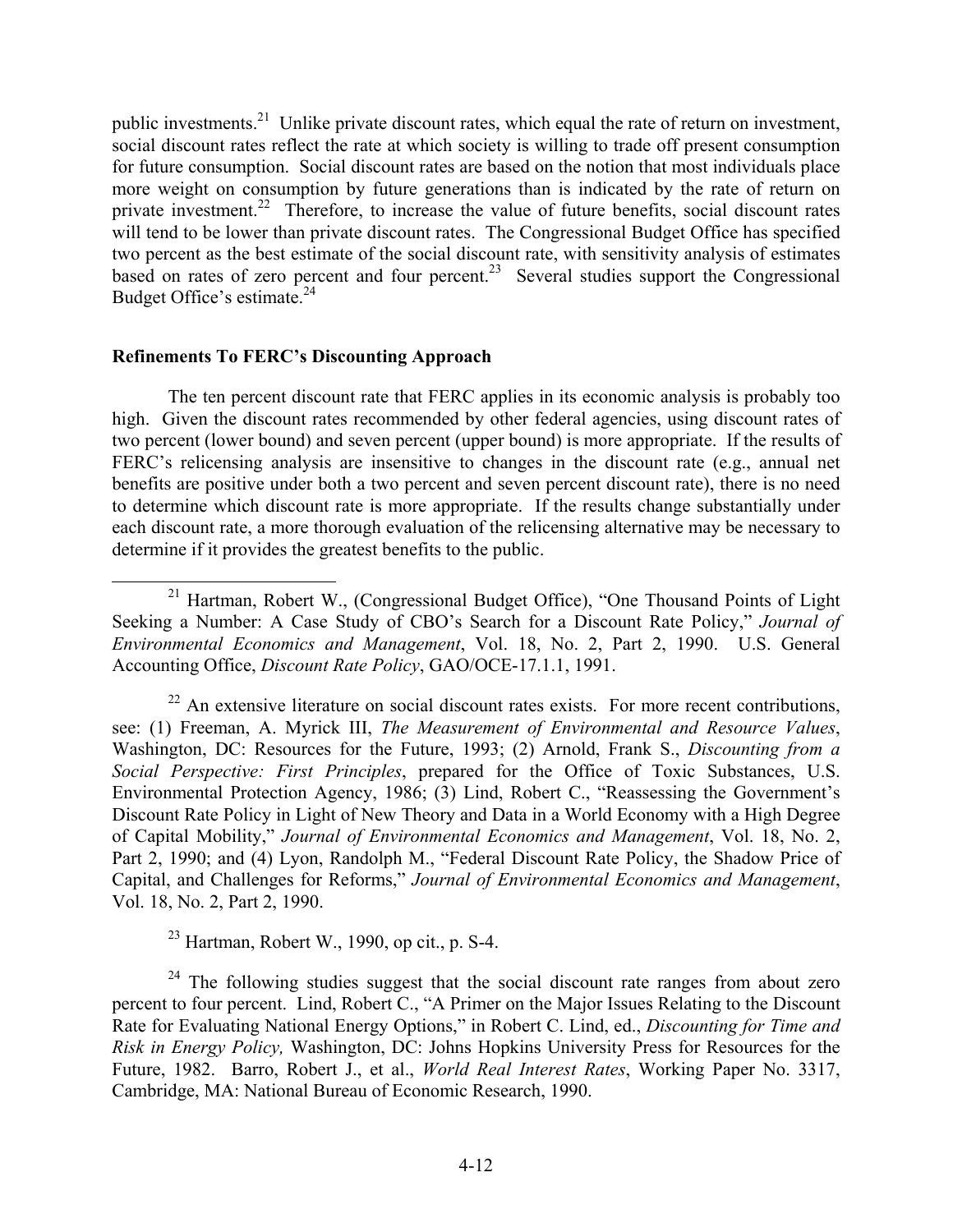- $E^*$  We recommend that the economic analysis incorporate the following changes:
	- 1. Continue assuming financing costs that reflect the private cost of capital when annualizing a project's capital costs over the proposed term of a new license. A ten percent rate may still be appropriate, although specific consideration of each applicant's cost of capital would be preferable.
	- 2. Apply discount rates of two percent and seven percent to discount all cost and benefit values to their present worth.
	- 3. Levelize annual costs and benefits using discount rates of two percent and seven percent.
	- 4. If annual net benefits differ significantly under a two percent discount rate and a seven percent discount rate, determine which measures within the relicensing alternative are most sensitive to variation in the discount rate and evaluate their benefits to the public more thoroughly.

#### **An Illustration of Why Discount Rates Matter In Relicensing**

Suppose resource agencies recommend under FPA Section 10(j) that a hydropower project increase its minimum flows to improve the downstream fish habitat. As shown in Exhibit 4-3, the estimated annual cost of this measure is \$50,000 in reduced power values. Because the recovery of fish habitat takes time, it is estimated that the benefits of improved fishery resources will not be recognized until three years after increased flows have been implemented. Fishery resources and the associated benefits to recreational fishing are expected to improve for several years until, in the tenth year, they level off at \$80,000 per year.

Exhibit 4-4 shows the levelized annual net benefits of this hypothetical environmental measure under discount rates of two percent, seven percent, and ten percent. Under a two percent discount rate, the measure to increase minimum flows has annual net benefits of more than \$10,000. Although applying a seven percent discount rate reduces annual net benefits to about \$2,000, net benefits remain positive, so the measure should be adopted. However, under FERC's current discount rate of ten percent, the measure is expected to result in negative annual net benefits of about \$3,000. FERC's analysis might lead to the rejection of the measure, even though the measure yields positive net benefits under more accepted discounting practices.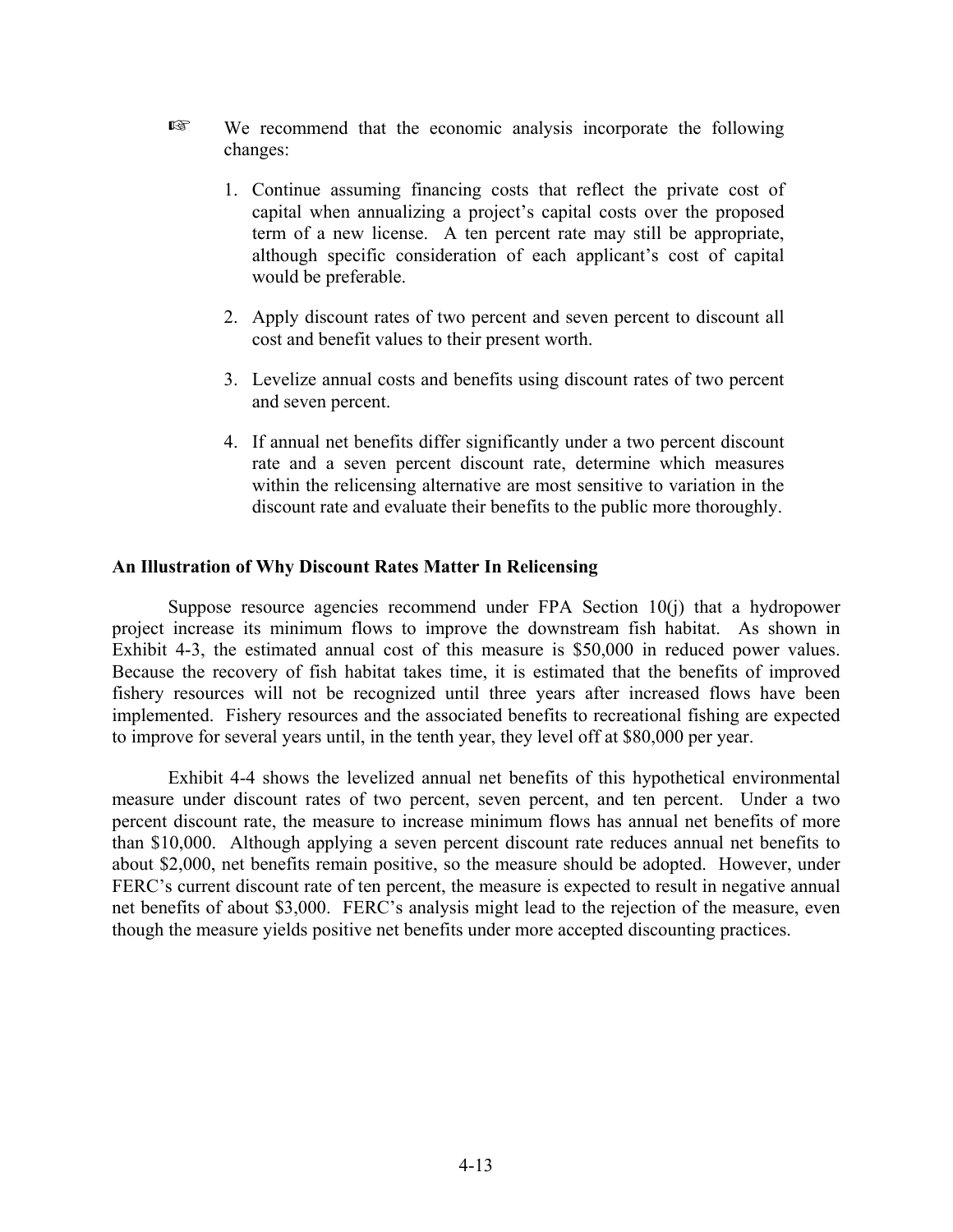| <b>Exhibit 4-3</b>                                                          |                     |                        |  |
|-----------------------------------------------------------------------------|---------------------|------------------------|--|
| ANNUAL COSTS AND BENEFITS OF A<br><b>HYPOTHETICAL ENVIRONMENTAL MEASURE</b> |                     |                        |  |
| Year                                                                        | <b>Annual Costs</b> | <b>Annual Benefits</b> |  |
|                                                                             | \$50,000            | \$0                    |  |
| $\overline{2}$                                                              | \$50,000            | \$0                    |  |
| 3                                                                           | \$50,000            | \$10,000               |  |
| 4                                                                           | \$50,000            | \$20,000               |  |
| 5                                                                           | \$50,000            | \$30,000               |  |
| 6                                                                           | \$50,000            | \$40,000               |  |
| 7                                                                           | \$50,000            | \$50,000               |  |
| 8                                                                           | \$50,000            | \$60,000               |  |
| 9                                                                           | \$50,000            | \$70,000               |  |
| $10 - 30$                                                                   | \$50,000            | \$80,000               |  |

| <b>Exhibit 4-4</b>                                                                                                 |                         |                         |                             |  |
|--------------------------------------------------------------------------------------------------------------------|-------------------------|-------------------------|-----------------------------|--|
| LEVELIZED ANNUAL NET BENEFITS OF A HYPOTHETICAL ENVIRONMENTAL<br>MEASURE UNDER DIFFERENT DISCOUNT RATE ASSUMPTIONS |                         |                         |                             |  |
| <b>Discount Rate</b>                                                                                               | <b>Levelized Annual</b> | <b>Levelized Annual</b> | <b>Levelized Annual Net</b> |  |
|                                                                                                                    | Cost                    | <b>Benefit</b>          | <b>Benefit</b>              |  |
| 2 Percent                                                                                                          | \$50,000                | \$61,735                | \$11,735                    |  |
| <b>7 Percent</b>                                                                                                   | \$50,000                | \$52,148                | \$2,148                     |  |
| 10 Percent                                                                                                         | \$50,000                | \$46,584                | $-$ \$3,416                 |  |

# **Baseline for Analysis**

FERC has established that the appropriate baseline to use for relicensing proceedings is *the current operation of the project under its existing license and the current waterway*  environment.<sup>25</sup> Against this baseline, referred to as the "no-action" alternative, FERC evaluates competing uses of a waterway. Several government departments and non-governmental organizations, including DOI, Department of Commerce, and the Hydropower Reform Coalition, argue that FERC's baseline is legally and scientifically deficient. They maintain that both the Federal Power Act and National Environmental Policy Act require FERC to use a "without the project" baseline (i.e., conditions that would prevail after the project is removed).  $^{26}$ 

<sup>&</sup>lt;sup>25</sup> City of Tacoma, 67 FERC  $\Box$  61,152, 1994.

<sup>26</sup> See *American Rivers v. FERC*, United States Court of Appeals, Ninth Circuit, No. 98- 70079. For additional arguments, see: (1) Department of the Interior and Department of Commerce, *Petition for Rehearing, Cushman Hydroelectric Project*, Project No. 460-006, 1994; (2) Public Service Co. of New Hampshire, 68 FERC  $\Box$  61,177, 1994; and (3) Hydropower Reform Coalition, *Environmental "Baseline" in FERC Relicensing*, May 1, 1997.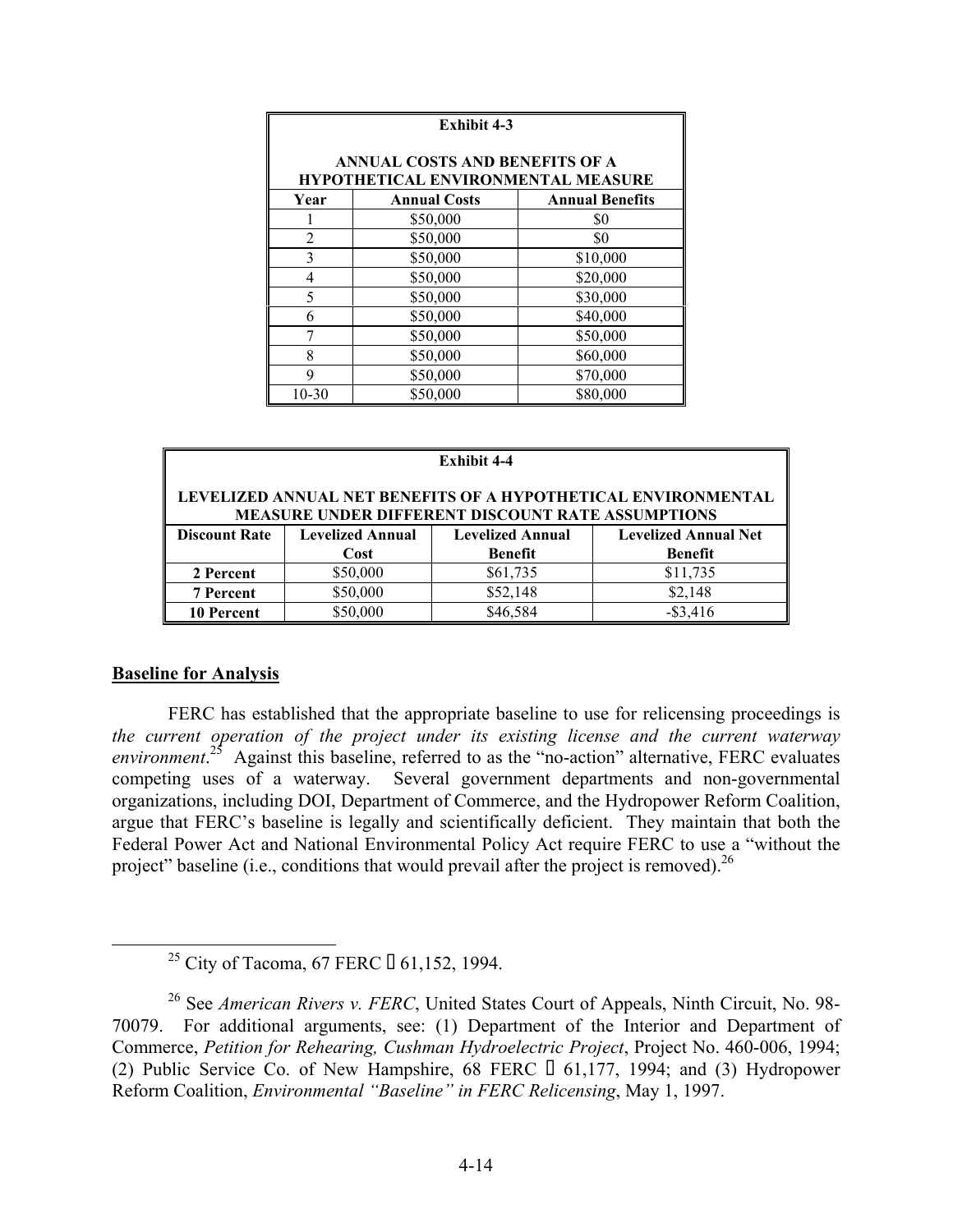#### **"Without the Project" vs. Existing Conditions**

DOI and the Department of Commerce (hereafter referred to as "the Departments") contend that a "without the project" baseline is legally supported and consistent with FERC's responsibility to evaluate relicensing alternatives in the public interest.<sup>27</sup> By adopting its current baseline, the Departments argue that:

The Commission accepts the damage done to date as an irreversible *fait accompli*. Thus, the Commission will be left with nothing more to do than analyze the residual environmental values that remain untouched against even further environmental harm. The result will be that, instead of providing protection, mitigation, and enhancement of natural resources, the Commission will simply decide how much additional harm is acceptable. This is clearly not what Congress intended in either the FPA, as amended by ECPA, or NEPA.<sup>28</sup>

In addition, the Departments point out that the Ninth Circuit Court's ruling in the Yakima case supports the assumption of a "without the project" baseline.

Relicensing … is more akin to an irreversible and irretrievable commitment of a public resource than a mere continuation of the status quo. Simply because the same resource had been committed in the past does not make relicensing a phase in a continuous activity. Relicensing involves a new commitment of the resource….<sup>29</sup>

Finally, the Departments question how FERC can fulfill its responsibility to consider decommissioning options in relicensing proceedings if it does not conduct an environmental review of a waterway's "without the project" conditions.<sup>30</sup> The Departments maintain that FERC must conduct such an evaluation in order to assess the potential benefits of decommissioning and determine whether decommissioning is the alternative most in the public interest.

#### **Implications of FERC's Current Baseline and Recommended Approach**

If FERC continues to evaluate projects based on the current baseline, FERC should at minimum consider the potential for bias in its analysis and adjust its licensing conditions accordingly. As noted in Chapter 3, the current baseline can bias FERC's environmental review in two ways.<sup>31</sup> First, it can affect the *quantity or level* of environmental impacts attributable to

 $27$  Stolfo, Judith M., Staff Attorney, Office of the Regional Solicitor, "Comments on the Draft *Economic Analysis for Hydropower Licensing: Guidance and Alternative Methods,*" Memorandum to Ron Lambertson, Regional Director, U.S. Fish and Wildlife Service, Hadley, MA, September 11, 1998.

<sup>28</sup> Department of the Interior and Department of Commerce, p. 24.

<sup>29</sup>*Yakima Indian Nation v. FERC,* 746 F. 2d. at 476-477.

<sup>30</sup> Department of the Interior and Department of Commerce, p. 30.

31 Hydropower Reform Coalition, 1997, p. 2-3.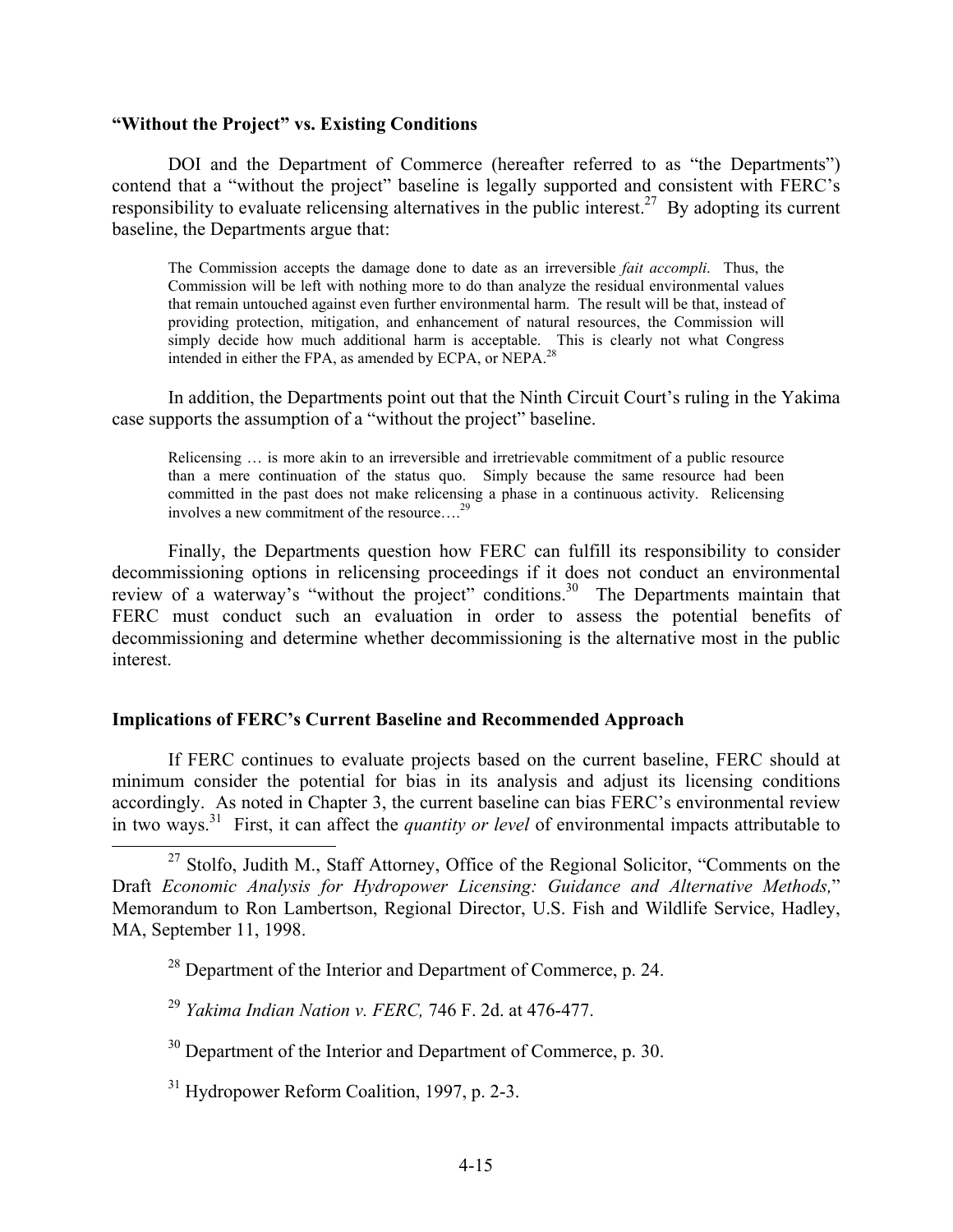the project -- environmental impacts are less under the current baseline compared to a "without the project" baseline. To illustrate, consider that FERC views environmental measures under the current baseline as environmental "enhancements," whereas under a "without the project" these same measures would be more appropriately viewed as mitigation of resource losses caused by the project.

Second, the baseline affects the *type* of environmental measures used to offset project impacts. Under the current baseline, measures to improve reservoir fisheries and measures to restore the ecological health of the river may be viewed as similar environmental "enhancements." If a "without the project" baseline were employed, however, mitigating resource losses by restoring the ecological health of the river would take precedence over improving the existing reservoir environment.

To evaluate the potential public benefits of river restoration and ensure that measures to mitigate resource losses receive due consideration, it is essential to have an understanding of what the conditions of the river and riverine environment would be without the project. For example, assessing a fishery's productivity under "without the project" conditions may be useful for estimating potential recreational and commercial fishing benefits under alternatives that improve fish passage or habitat, especially decommissioning. Such "without the project" information would improve FERC's analysis of environmental measures.

 $E^*$  We recommend that parties involved in relicensing use "without the project" conditions as a reference point for identifying potential nonpower benefits associated with the river resource.

# **RECOMMENDED REFINEMENTS TO CURRENTLY QUANTIFIED ESTIMATES**

To help guide the discussion of potential refinements to FERC's economic methodology, Exhibit 4-5 reintroduces the equation of six benefit and cost components. FERC currently quantifies estimates for gross power benefits, avoided pollution benefits, costs of operations, and costs of environmental measures. Below, we propose improvements to FERC's analysis of three of these components: gross power benefits, costs of operation, and avoided pollution benefits.

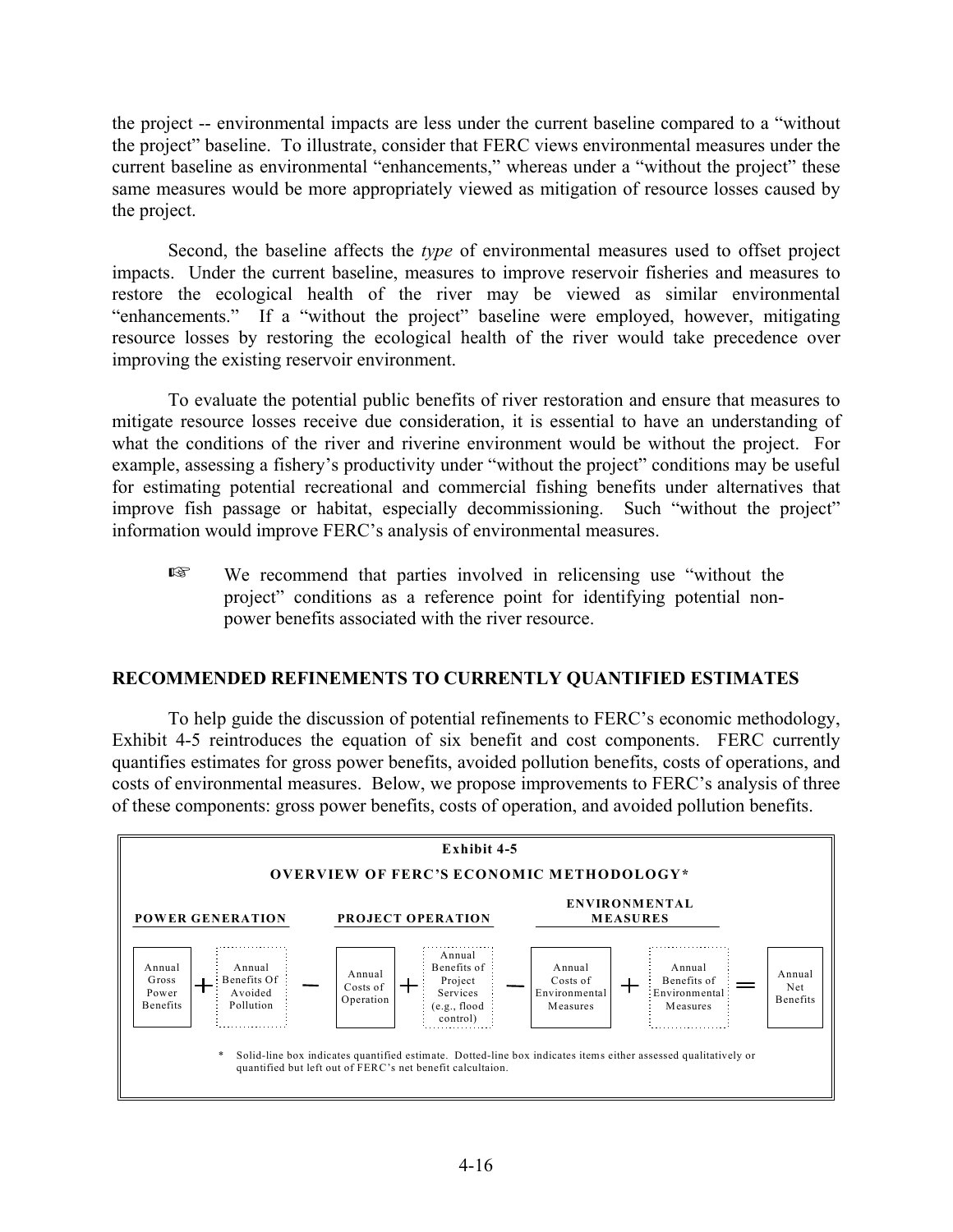#### **Annual Gross Power Benefits**

To estimate the gross power benefits of a project, FERC typically applies a replacement cost approach using cost information from the "most likely thermal alternative" or simulated market prices (as discussed in Chapter 3). Under the replacement cost approach, gross power benefits are represented by the cost that would be incurred to replace a project's current energy and dependable capacity values with energy and equally reliable capacity from an alternative source. To establish these replacement energy and capacity values, FERC either estimates the costs (i.e., construction, O&M, and fuel costs) to build and operate a new generation facility, or develops market price information by modeling simulations of the regional power market.<sup>32</sup>

Because of the challenges of developing simulated market prices, FERC usually applies the most likely thermal alternative approach to estimate a project's gross power benefits. We have reviewed this approach and identified several important areas where FERC's assumptions may be flawed and replacement cost estimates could be improved. A number of our conclusions draw on a recent analysis of FERC's approach conducted by David Marcus for the Hydropower Reform Coalition<sup>33</sup>

# **Energy Demand May Be Overstated**

Analysis of energy demand sets the stage for the calculation of power benefits. If energy demand is projected to be high, replacement energy and capacity costs will be correspondingly high, making the value of the existing project's power benefits greater. Therefore, it may be in the applicant's interest to project high energy demand (especially if FERC is considering decommissioning options). Traditionally, FERC has relied heavily on the applicant's selfreported analysis of energy demand.<sup>34</sup> Based on this analysis, FERC usually concludes that a new generation facility must be constructed to replace any reductions in the hydropower project's energy and capacity.

As illustrated by the analysis of Condit (see text box below), whether the total replacement of a project's energy and capacity losses is necessary depends on the region's energy demand/surplus. If a region has excess capacity (and the applicant can purchase this power), FERC should not assume that the immediate construction of replacement capacity is necessary. The applicant can purchase replacement energy from an existing source elsewhere in the region for less than the cost of constructing a new generation facility. The cost of

 $32$  Typically, a new generation facility is assumed to be either a combined cycle plant (CC) or combustion turbine plant (CT).

<sup>&</sup>lt;sup>33</sup> Marcus, op cit.

<sup>34</sup> Marcus, op cit., p. 10. Also see Meyer Resources Inc., *An Analysis of: "FERC/DEIS-0103 -- Condit Hydroelectric Project -- FERC 2342-005 Washington",* Davis, CA: prepared for American Rivers and The Yakima Indian Nation, 1996, p. 13.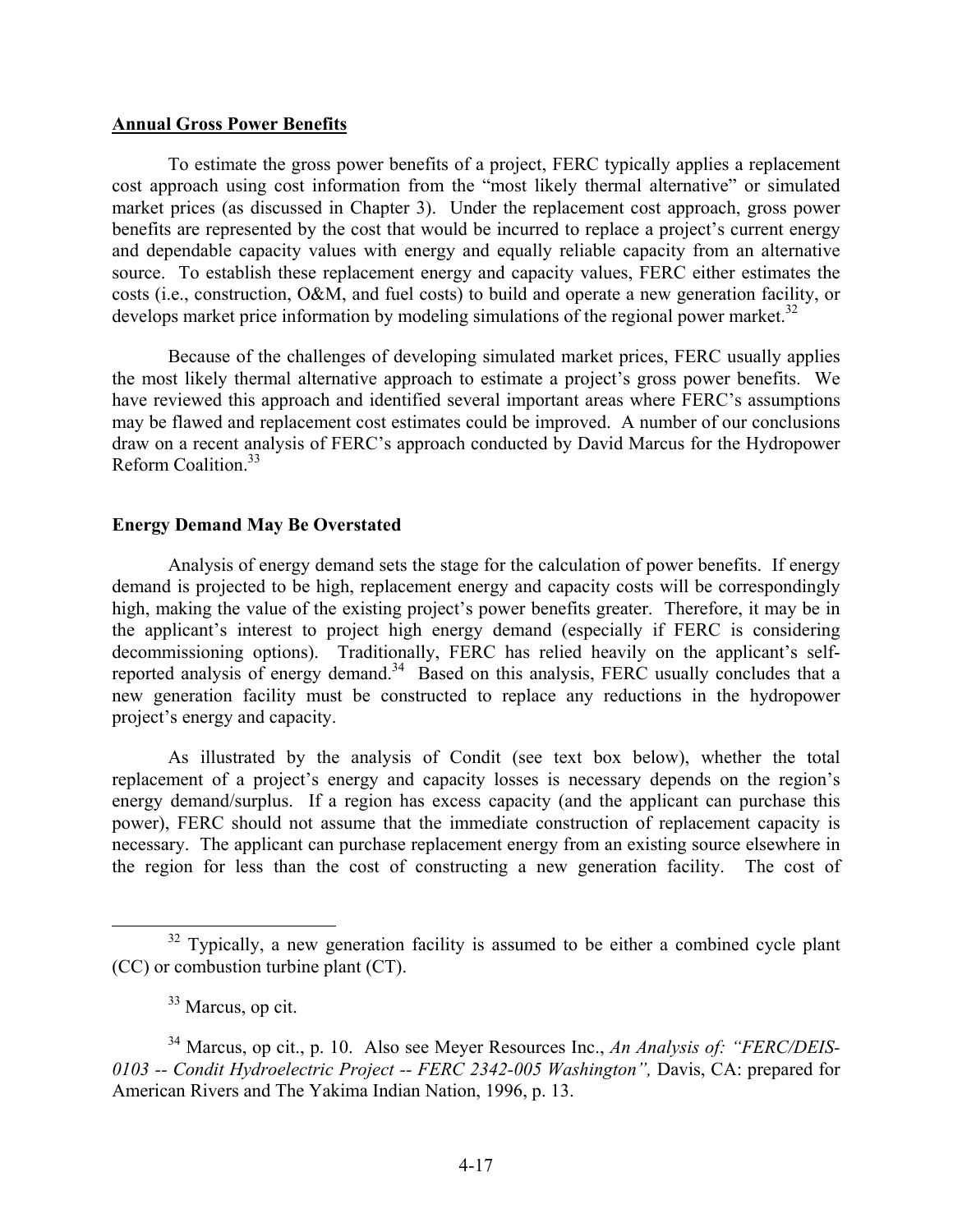replacement capacity should be based on some point in the future when the additional capacity is needed.

#### **ASSESSING THE NEED FOR POWER IN THE PACIFIC NORTHWEST: ENERGY DEMAND OR SURPLUS**

In the draft environmental impact statement (DEIS) for the Condit project in Washington state, FERC primarily relies on information from the Pacific Northwest Utilities Conference Committee (PNUCC) to assess regional energy demand. The DEIS cites data from this source that suggests energy demand in the northwest region exceeded supply in 1995, and Pacificorp will be in an energy supply deficit by  $2003$ .<sup>35</sup>

Meyer Resources argues that the actual energy picture in the northwest area is substantially different than what is described in the DEIS. Meyer examined the PNUCC and Pacificorp reports, as well as energy demand projections made by other utilities in the region, and found significant evidence that the region has a current energy surplus that is likely to continue for several years.

"Bonneville Power Administration (BPA), the largest power-related agency in the Pacific Northwest, reports current energy surpluses for the region. BPA has been scaling back its appraisal of potential energy demand for its power in the region since 1994, principally due to anticipated cutbacks in demand from large industrial customers, increases in industrial cogeneration in the region, and due to energy conservation. In fact on the basis of predicted existing overcapacity of energy resources, BPA canceled a large scale energy supply option with British Columbia during 1995."36

BPA's capacity divestiture is a strong indication of regional overcapacity. Citing this type of evidence, Meyer suggests that the Condit DEIS does not provide an accurate or balanced analysis of energy demand and supply conditions in the Pacific Northwest. Rather, FERC has relied on "a single contrary PNUCC document -- based on self-reported load and resource information by the same public and private utilities that are the subject of FERC regulation at hearings such as Condit."<sup>37</sup>

If regional overcapacity exists, Pacificorp can simply replace any power losses due to relicensing conditions with power purchased from another existing source; the construction of new capacity is not necessary. Pacificorp is connected to the northwest regional power grid, so available surplus power in the region can be purchased by Pacificorp at the region's least cost. Indeed, this is the approach BPA is taking. "For the immediate future, BPA's resource strategy is to rely on power purchases to serve any incremental power needs."<sup>38</sup>

**Execution** Comments submitted to environmental impact statements often call attention to the potential for applicants to bias analyses of energy demand

35 FERC, *Draft Environmental Impact Statement, Condit Hydroelectric Project*, DEIS-0103, 1995, p. 1-3 to 1-5, as cited in Meyer Resources Inc., p. 13.

36 Bonneville Power Administration, *Business Plan in Brief*, June 1994, as cited in Meyer Resources Inc., p. 13-14.

37 Meyer Resources Inc., op cit., p. 15.

38 Bonneville Power Administration, *Pacific Northwest Loads and Resources Study White Book*, 1995, p. 6, as cited in Meyer Resources Inc., p. 13.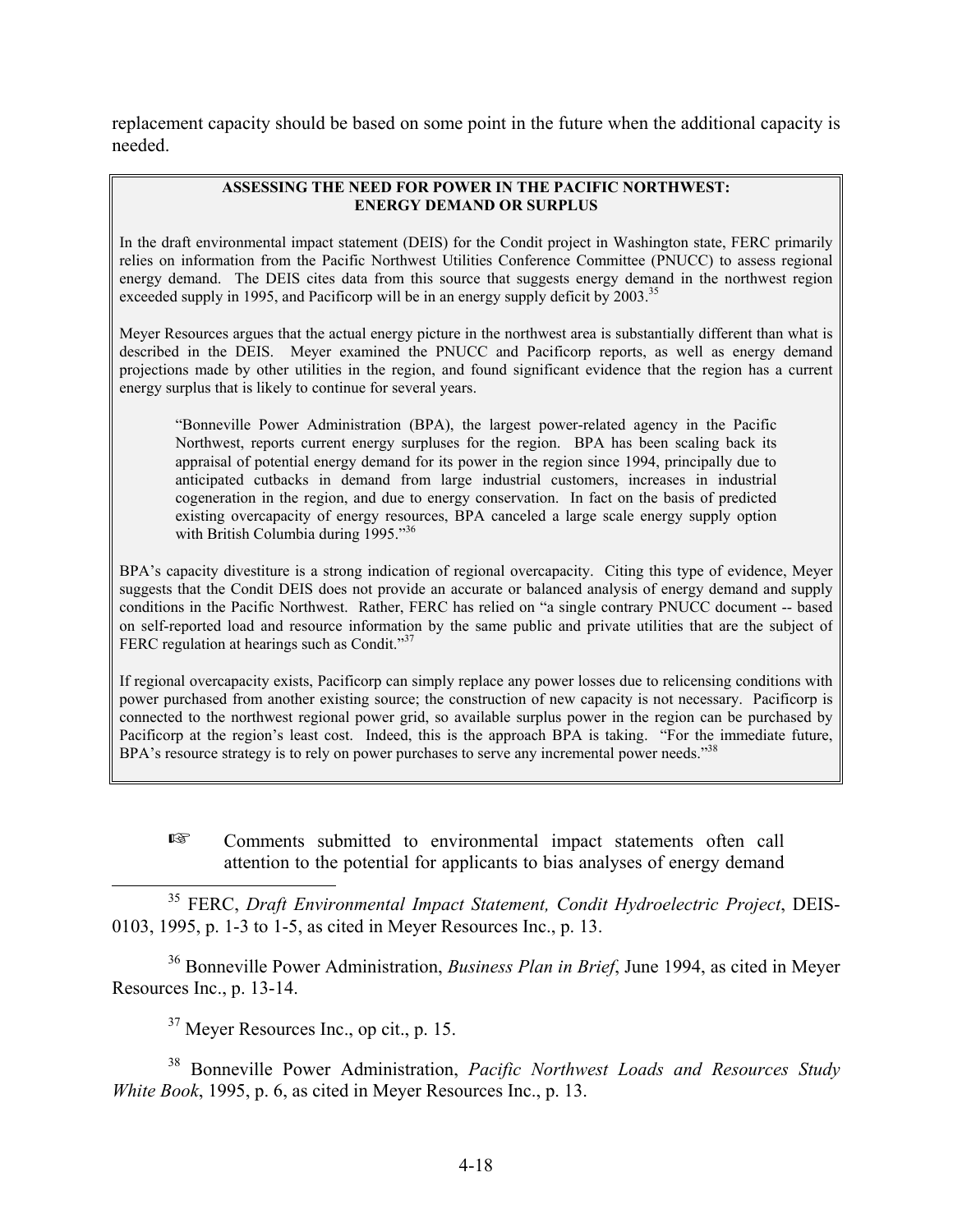in their interest. To guard against this bias, FERC or other parties involved in the relicensing process should seek an independent analysis of how energy demand and capacity needs affect replacement energy and capacity estimates. Forecasts of energy demand are available from the Department of Energy's Energy Information Administration.<sup>39</sup> In addition, forecasts may be available from local utilities, utility associations, and consumer groups in the region.

### **Fuel Costs May Be Overstated**

Review of FERC analyses suggests that fuel costs may sometimes be overstated. Marcus hypothesizes that fuel prices may have been overstated in recent relicensing proceedings simply because of "regulatory lag" -- the length of time from the initiation of the relicensing proceeding to its conclusion.40 Data initially cited in FERC's analysis could become several years out of date by the time the analysis is finalized. Because fuel prices can change considerably over time, this can cause substantial errors. Marcus speculates that over the course of recent proceedings, FERC may have failed to update its initial fuel price data with more current (lower) fuel prices. By applying higher fuel prices than the current prices, FERC biases replacement costs upward and thereby increases the gross power benefits of the project under consideration.

However, as Marcus notes, FERC also often understates the likely heat rates of new generation facilities.<sup>41</sup> Heat rate is a BTU per kWh measure of power generation efficiency; the lower the heat rate, the greater the efficiency of the plant. Marcus points out that in several cases FERC has assumed a heat rate of  $6,200$  BTU/kWh, which is beyond current technology.<sup>42</sup> This assumption lowers the costs of the thermal alternative, which partially offsets FERC's fuel price assumptions.

To improve the accuracy of gross power benefit estimates, we recommend that the economic analysis use up-to-date fuel cost data and assume a higher (less efficient) heat rate for new generation facilities, in the range of 6,500-7,500 BTU/kWh.

<sup>&</sup>lt;sup>39</sup> For energy demand forecasts from the Department of Energy's Energy Information Administration, see their website at: "http://www.eia.doe.gov/forecasting\_index.html"

 $40$  Marcus, op cit., p. 24.

 $41$  Marcus, op cit., p. 11.

<sup>42</sup> Heat rates range from 6,500 to 7,500 BTU/kWh for combined cycle plants, see *1996 Gas Turbine World Handbook.*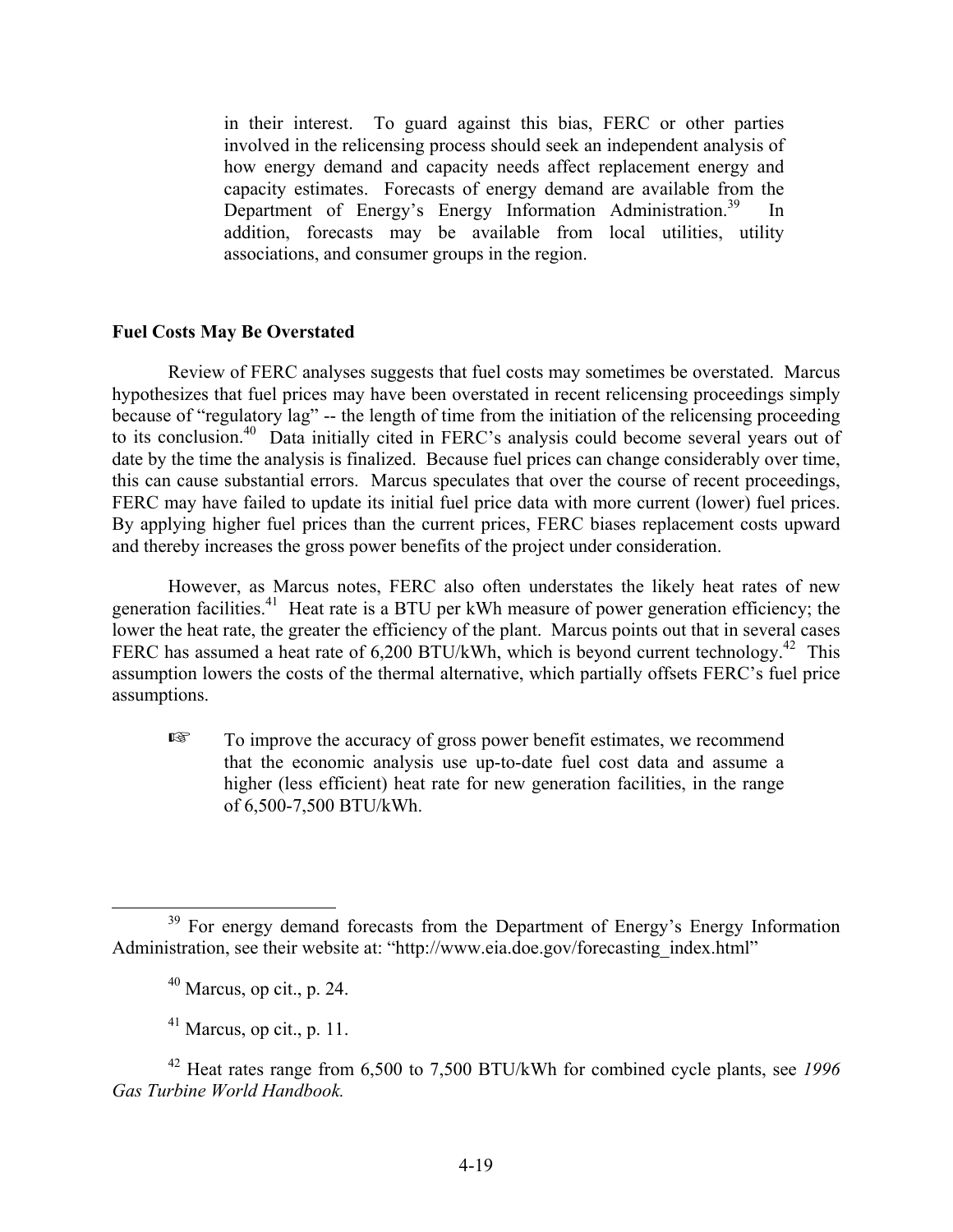#### **Length Of Plant Life May Be Understated**

Marcus also argues that in some cases FERC has understated the length of plant life for a new generation facility. Typically, FERC assumes that a new generation facility will be either a combined cycle plant (CC) or combustion turbine plant (CT). In its economic analysis, FERC assumes a less-than-30-year project life for these alternatives, which Marcus finds unrealistic. He notes that current CC and CT plants are kept in service more than 30 years, so a new generation facility would probably not have a shorter life than these older plants.<sup>43</sup> Assuming that the thermal alternative would need to be replaced during the 30-year relicensing period biases replacement costs upward.

 $E^*$  We recommend that the economic analysis assume a longer plant life -perhaps 30 years -- for new generation facilities. This will reduce the cost of replacing the current project, thereby reducing gross power benefits, and the overall project net benefit.

#### **Use of Market Price Information**

As deregulation and integration of power markets continues, market prices for energy will become increasingly available. Where possible, FERC should use market prices to evaluate replacement energy costs rather than estimate these costs based on the construction and operating costs of the most likely thermal alternative. By using market prices for replacement generation, FERC could avoid all of the problems (discussed above) associated with identifying a proxy generation source and pricing it.

Although competitive electricity markets are still in their infancy, these markets are expected to grow. Electricity will become a commodity like natural gas, petroleum products (e.g., crude oil, heating oil, gasoline), and other energy products. To provide a glimpse of the direction in which competitive electricity markets are headed, we describe some of the more important recent developments in electricity markets -- wholesale electricity spot markets and electricity "futures" contracts.<sup>44</sup>

Spot markets reflect the short-term price of electricity. For example, daytime spot prices are higher (due to greater energy demand) than nighttime prices. Wholesale electricity spot markets are now operating -- selling wholesale electricity at market-based rates -- at several sites in the western United States, including parts of Arizona, California, Oregon, and Washington. For spot markets to function properly, potential electricity buyers need price information on recent transactions to make informed purchasing decisions. In June 1995, Dow Jones &

 $43$  Marcus, op cit., p. 24.

<sup>44</sup> Information was drawn from the Energy Information Administration, Department of Energy, *The Changing Structure of the Electric Power Industry -- Transitional Developments and Strategies: The Industry Prepares for Competition*, obtained from "http://www.eia.doe.gov/cneaf/electricity/chg\_str/chapter9.html" on 3/17/98).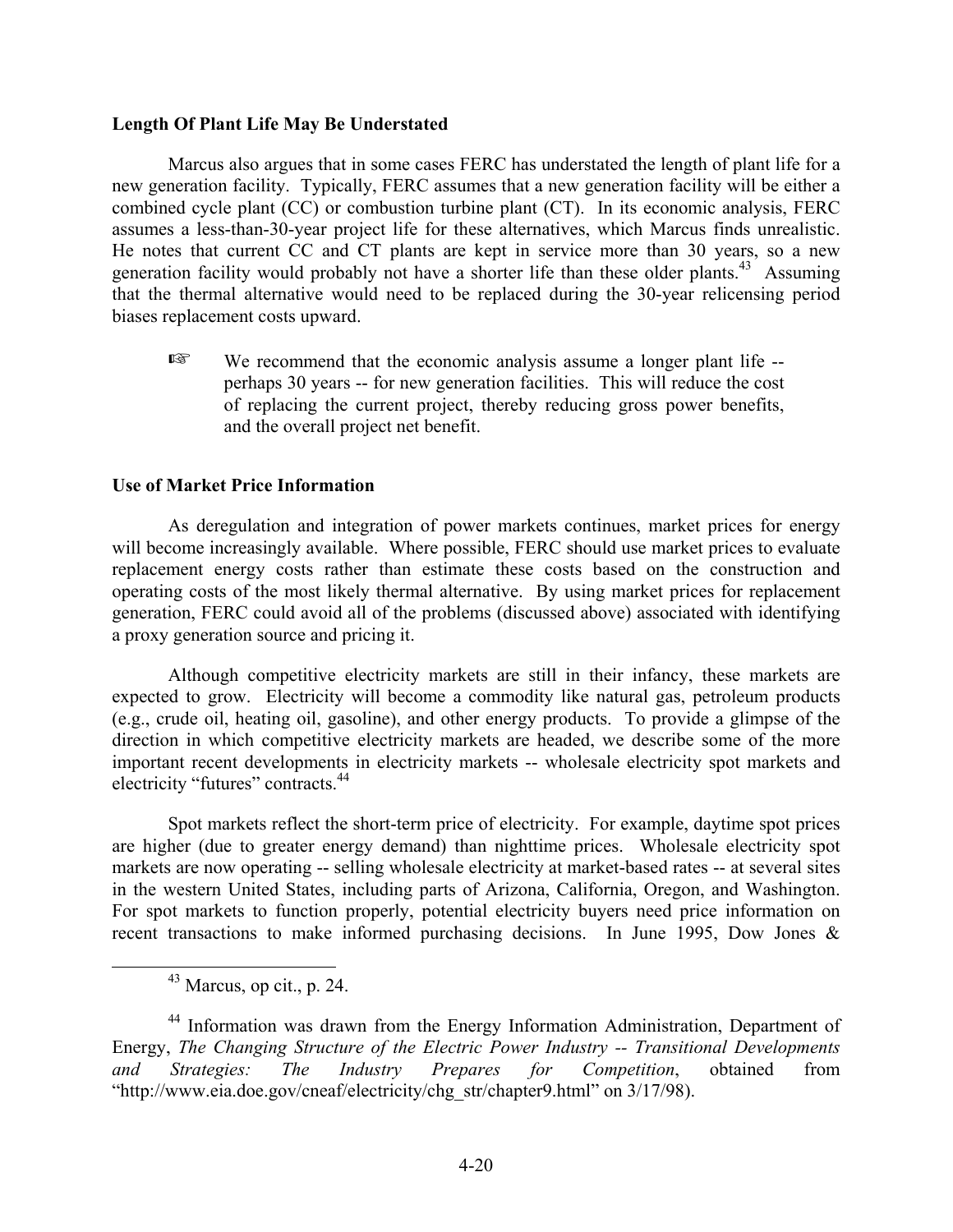Company began meeting that need by compiling electricity price indices for western markets and publishing them in the *Wall Street Journal*.

While spot markets provide information on short-term electricity prices, electricity futures contracts reflect forecasts of long range electricity prices. Futures contracts are an arrangement calling for future delivery of a product (electricity) at an agreed-upon price. This mechanism allows traditional electric utilities and "power marketers" to hedge their risks against long-term electricity price fluctuations.<sup>45</sup> A set contract price is paid for power over a specified period of time, regardless of whether or not electricity prices go up or down during this period.

As competition in the electricity industry grows, and spot and futures markets expand and mature, FERC should begin using these market price indices to develop replacement power cost estimates. Market prices are more likely to reflect accurate values for a project's replacement power than estimates that rely on an assessment of construction costs for a new generation facility (i.e., FERC's "most likely thermal alternative" method). FERC would apply market prices to its analysis of gross power benefits in the same manner as replacement cost values are currently applied. For example, using the most likely thermal alternative, FERC estimated replacement power costs of about  $$42/MWh$  at the North Georgia project.<sup>46</sup> FERC multiplied this estimate by the average annual generation of the project (427,000 MWh) to arrive at an annual gross power benefit estimate of about \$18 million. Market prices for power in the North Georgia region might be higher, lower, or the same as FERC's \$42/MWh estimate. To calculate annual gross power benefits using market prices, FERC would multiply the regional market price for power by the project's average annual generation.

**ES** Market information on electricity prices is becoming increasingly available. We recommend that, where possible, the economic analysis use market prices to evaluate replacement power costs.

# **Annual Costs Of Operation**

FERC's estimate of the annual costs of operation is based on the sum of the project's annualized capital costs and current O&M costs. As described in Chapter 3, capital costs include past investment costs owed on the project ("sunk costs") and anticipated future investments costs, such as dam repair. We identified three important ways in which FERC could improve its costs of operation estimates: (1) remove "sunk costs" from the analysis; (2) estimate capital costs based on the year they are incurred; and (3) include future decommission costs in the analysis. Each of these improvements is discussed in more detail below.

<sup>&</sup>lt;sup>45</sup> Power marketers are relatively new to the electric power industry. A power marketer buys energy, transmission, and other services from traditional utilities, or other suppliers, and then resells these products. Presently, only a small number of power marketers are active in the market, but the number is expected to grow as changes in the electricity market continue.

<sup>46</sup> FERC, FEIS-0098, June 1996.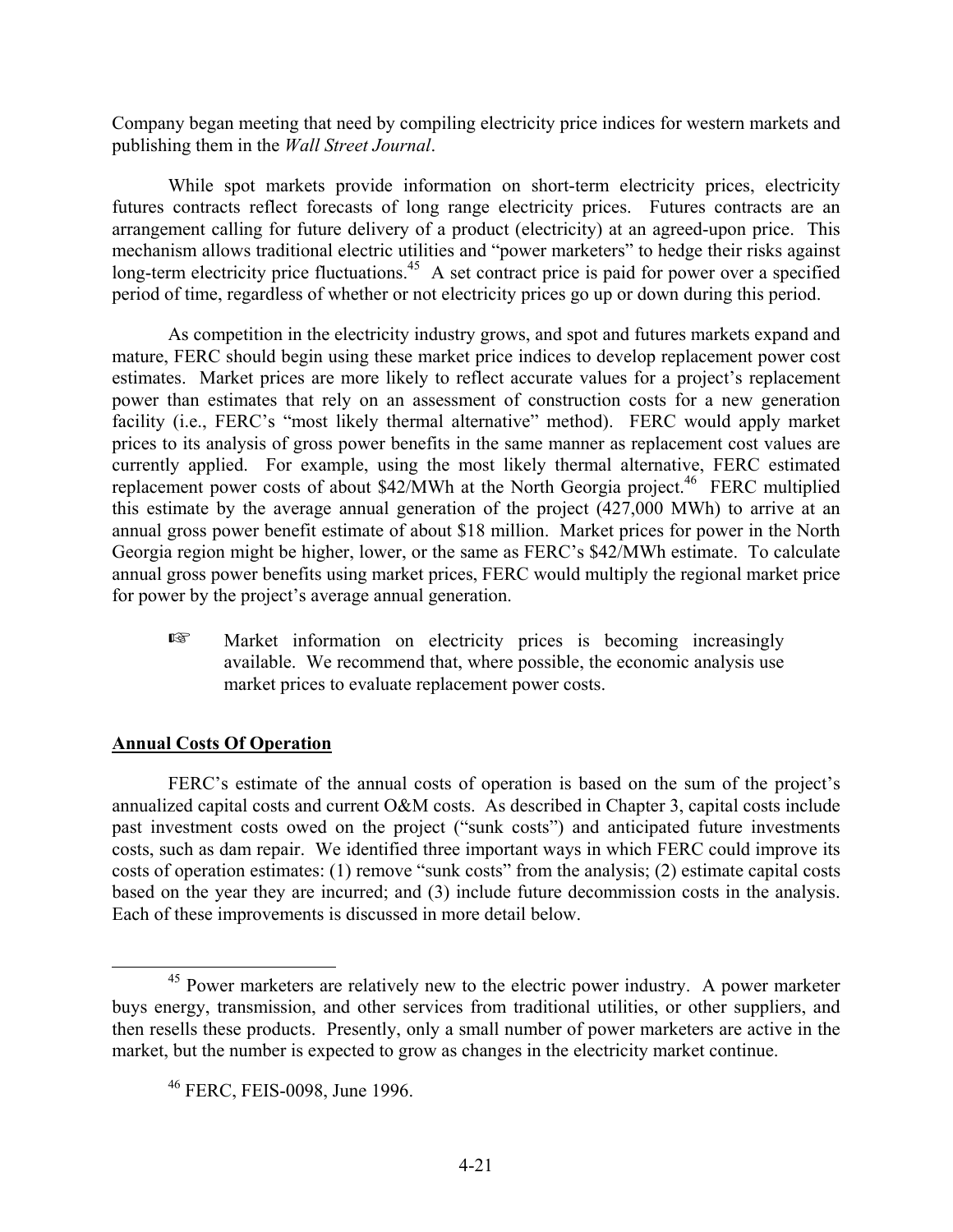### **Remove "Sunk Costs"**

A sunk cost is a cost that has already occurred and cannot be changed by future decisions. It should not be included in the appraisal of a project. In FERC's analysis, sunk costs are usually included as "net investment costs" -- previous expenditures that have created financial obligations for the future. For example, Georgia Power owes \$36 million in net investment costs on its North Georgia project. Georgia Power will still owe this debt whether or not it decides to continue operations; the debt is not relevant to the decision. The relevant question for Georgia Power is whether *future* costs that would be incurred if the project proposal is relicensed, such as dam repair, are expected to be lower than future revenues.

On the issue of sunk costs, the public shares the applicant's perspective -- only forward-looking

#### **STRANDED COSTS**

During the transition from regulated electricity markets to competition, competitive prices may not provide enough revenue for some power producers to recover all the fixed costs (investments in long-lived assets) that would have been recovered under regulated pricing (as FERC has recognized in Order 888).<sup>47</sup> "Stranded costs" are the fixed costs incurred under regulated pricing that cannot be recovered in a competitive market. There are several reasons why power producers may have incurred these costs under regulation. First, imperfect projections of future demand caused utilities in some areas of the country to build more capacity than was actually needed. Second, the costs associated with some capacity additions, most notably nuclear capacity, increased during construction to levels above initial estimates. Third, overly optimistic expectations of future power prices led some utilities to enter into power purchase contracts at prices above the current market value. Finally, stranded costs have been exacerbated by improvements in generating technologies combined-cycle plants. This technology gives owners of new capacity a cost advantage over older capacity.<sup>48</sup> especially natural-gas-fired

The recovery of stranded costs is the subject of significant debate. There is much disagreement about: (1) the size of the stranded costs put at risk by competition; and (2) whether stranded costs should be recoverable as part of power industry restructuring or whether large losses should be imposed on investors and taxpayers by simply ignoring stranded costs.<sup>49</sup>

costs matter. From the public's point of view, FERC should be comparing the forward-looking costs of the hydropower relicensing proposals with those of the most likely alternative power source. For example, the North Georgia project's costs of operation should include the capital costs of dam repair (\$25.2 million) and O&M costs going forward, but not the net investment costs (\$36 million). Removing these sunk costs from the analysis would decrease the annual costs of operation from \$12.8 million to roughly \$7.5 million, thereby increasing annual net benefits to about \$10.5 million (\$18 million - \$7.5 million).

It may be in an applicant's interest to include sunk costs in its costs of operation, especially if the applicant is facing the prospect of significant mitigation costs as part of relicensing. As mentioned above, including sunk costs will inflate the project's costs of operation, thereby reducing the project's overall net benefits. This provides a basis for the applicant to argue that it cannot afford mitigation costs because incurring such costs could threaten the solvency of the project.

In some cases, the practice of including sunk costs may reduce net benefits to the point where they are negative. However, applicants recognize that these projects have positive net benefits when sunk costs are left out of the financial analysis. This may be one reason why applicants have been consistently willing to continue operating projects even when FERC's analysis suggests that the projects have net negative benefits.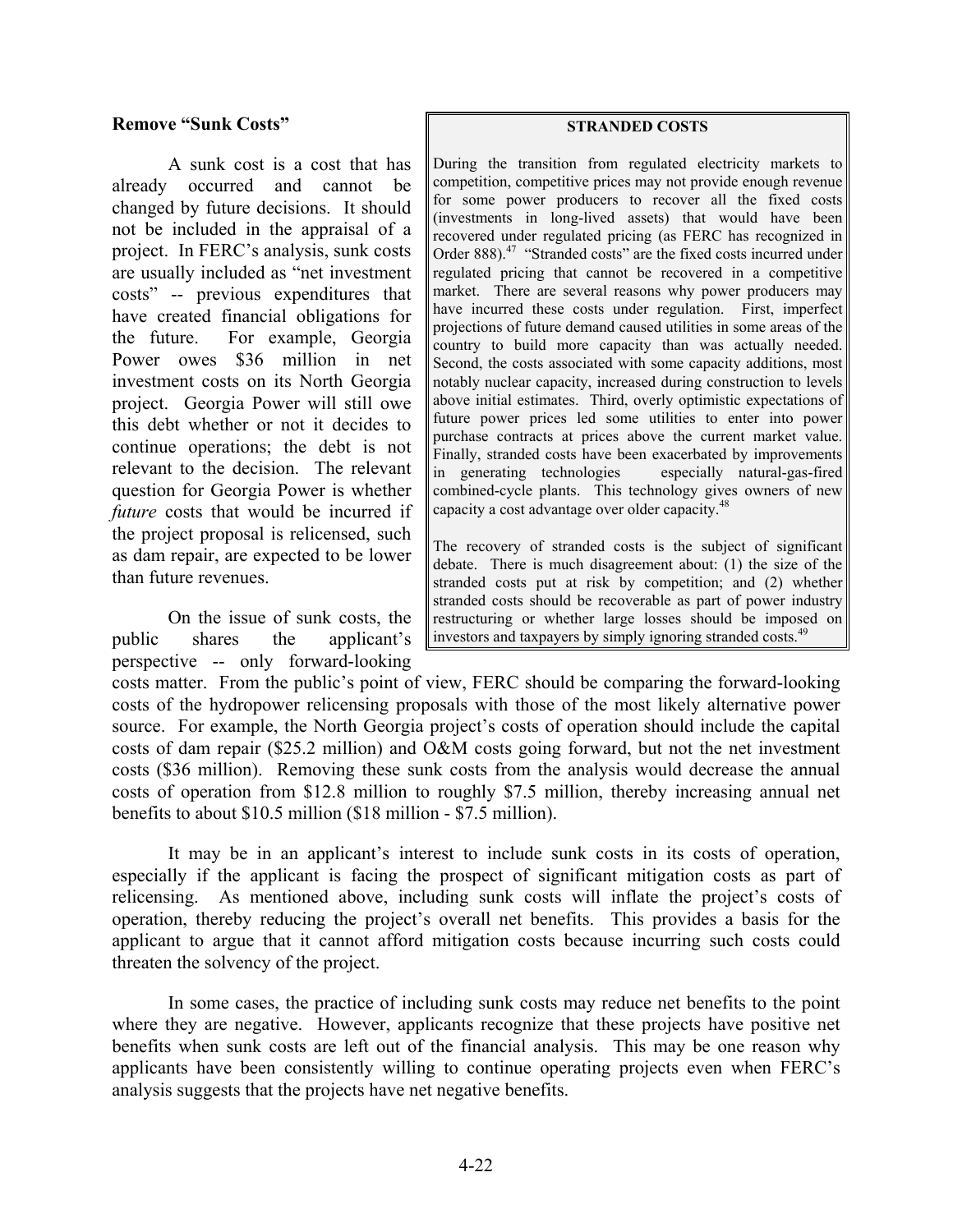To make its economic analysis more useful to both society and the applicant, FERC should only examine forward-looking costs and benefits. This will be increasingly important as the electric power industry moves from a regulated environment to a competitive marketplace.<sup>50</sup> By excluding sunk costs from its analysis, FERC would reduce the risk that its relicensing process might create more "stranded costs" (see text box for more information on stranded costs).

 $E^*$  Only forward-looking costs are relevant to relicensing decisions. We recommend that the economic analysis exclude sunk costs (referred to as "net investment costs" in FERC's analysis).

### **Estimate Capital Costs Based On The Year They Will Be Incurred**

Future capital costs of a project should be evaluated based on the year they are expected to be incurred by the applicant. FERC, however, appears to assume that all capital costs occur in the first year after relicensing. For example, Georgia Power expects to spend \$25.2 million to make dam repairs over the 30-year period of its new license. FERC treats these costs as if Georgia Power will incur them in the first year of its license. Because of the "time value of money" (discussed in Chapter 3), FERC's assumption overstates the true costs faced by the applicant, which in turn reduces the net benefits of the project. To illustrate, if Georgia Power implemented the \$25.2 million in dam repairs over the first 10 years of its new license -- at a cost of \$2.7 million in the first year and \$2.5 in the following nine years -- the present value of those costs would be about \$17 million, roughly \$8 million less than FERC's estimate.

 $E^*$  Capital investments may not all be scheduled for the first year of a new license. We recommend that the economic analysis reflect capital costs in the year in which they are expected to occur.

#### **Include Future Decommissioning Costs**

FERC should incorporate potential decommissioning or relicensing costs in its economic analysis. All hydropower projects face either decommissioning costs or relicensing costs (i.e., costs to prepare an application) with the expiration of their license. FERC does not factor these costs into its analysis and thereby underestimates the real costs of operations.<sup>51</sup> Moreover, FERC's approach suggests that, unlike other power generators (e.g., nuclear), hydropower project owners do not need to set aside funds for the day when their dam needs to be decommissioned. If project owners do not set aside funds, they may have an incentive to continue operating their projects even though they cannot compete, simply to avoid large decommissioning costs.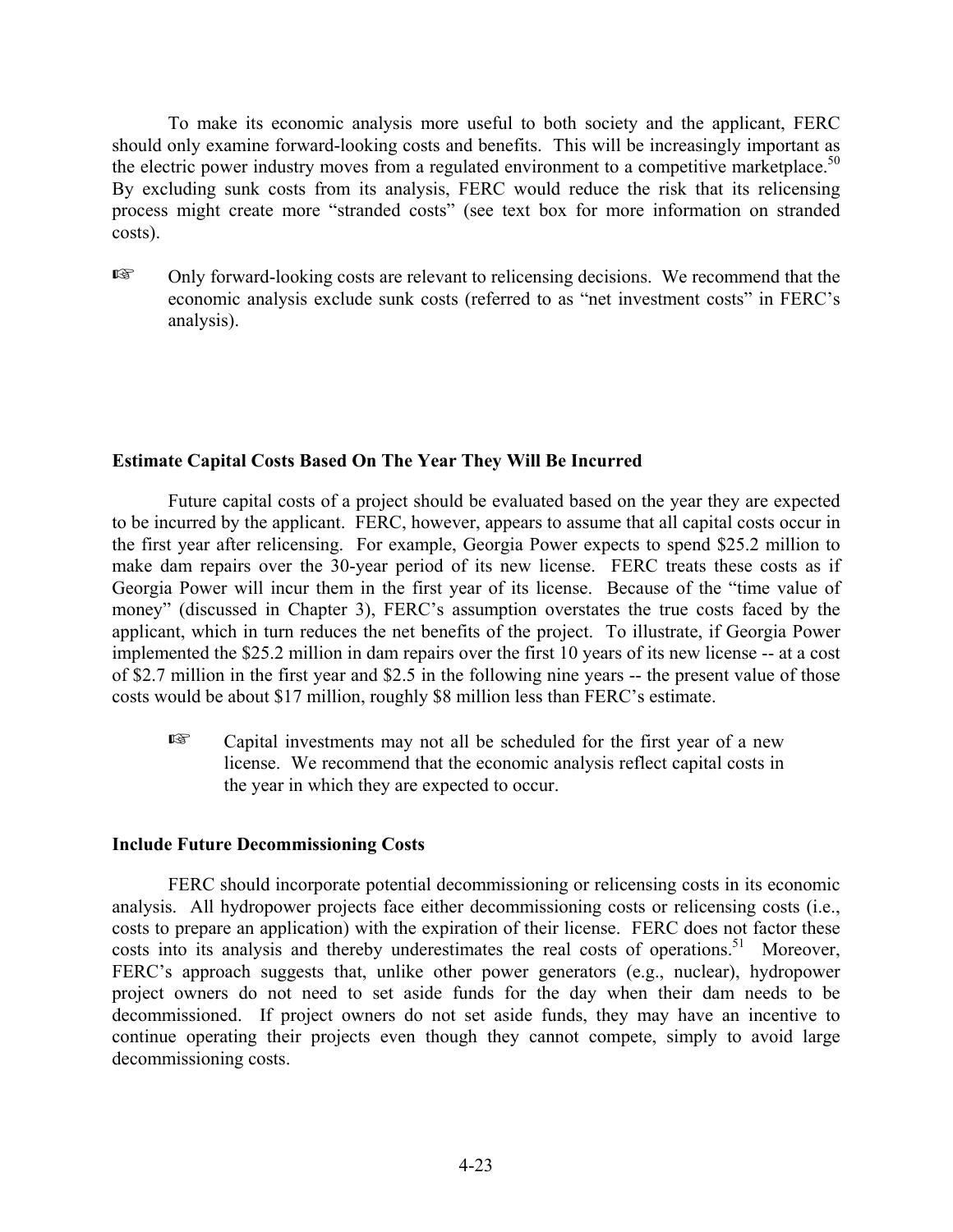**EXECU** We recommend that the economic analysis reflect the real costs of operation by incorporating project relicensing or decommissioning costs.

# **Annual Benefits of Avoided Pollution**

Relative to alternative sources of power generation, such as coal-fired plants, hydropower production generates less air pollution. To quantify avoided pollution values, FERC estimates the tons of several air pollutants, such as sulfur and nitrogen oxides, that would be emitted if the existing project's power generation were replaced by power from an alternative source. Under FERC's approach, the dollar cost to *control* these emissions is equal to the avoided pollution benefits of the existing project.

We have identified several problems with FERC's current approach:

- **Pollution Control Costs Appear To Be Double Counted.** Pollution control costs are already captured (as part of capital and O&M expenses) in the overall cost of power for an alternative power producer (e.g., a coalfired plant). By calculating a separate value for pollution control costs, in addition to replacement power costs, FERC is double counting. There is no need for FERC to estimate pollution control costs since they are already reflected in the alternative source's cost of power.
- **Assumptions About Existing Pollution Control Are Unrealistic.** FERC often bases pollution control cost estimates on the cost of installing control equipment for plants *without any existing pollutant removal capabilities*. FERC typically assumes that power from an existing project will be replaced by power from a coal-fired or gas turbine facility, both of which are subject to current air regulations requiring pollution control. Since existing plants already have pollution removal capabilities, FERC is probably overstating the cost of pollution control.
- **Avoided Pollution Values Are Not Incorporated In Annual Net Benefits.** FERC conducts an analysis to quantify the dollar benefits of avoided pollution, but does not include these dollar benefits in its annual net benefit calculations for relicensing alternatives.

Although these problems are notable, the most significant problem with FERC's approach is the premise that avoided pollution benefits are equal to aggregate pollution control costs. To assess the true value of avoided pollution benefits, FERC should be estimating the avoided health and environmental impacts of pollution "externalities" -- the cost to society of the pollution *not* currently controlled at the replacement source.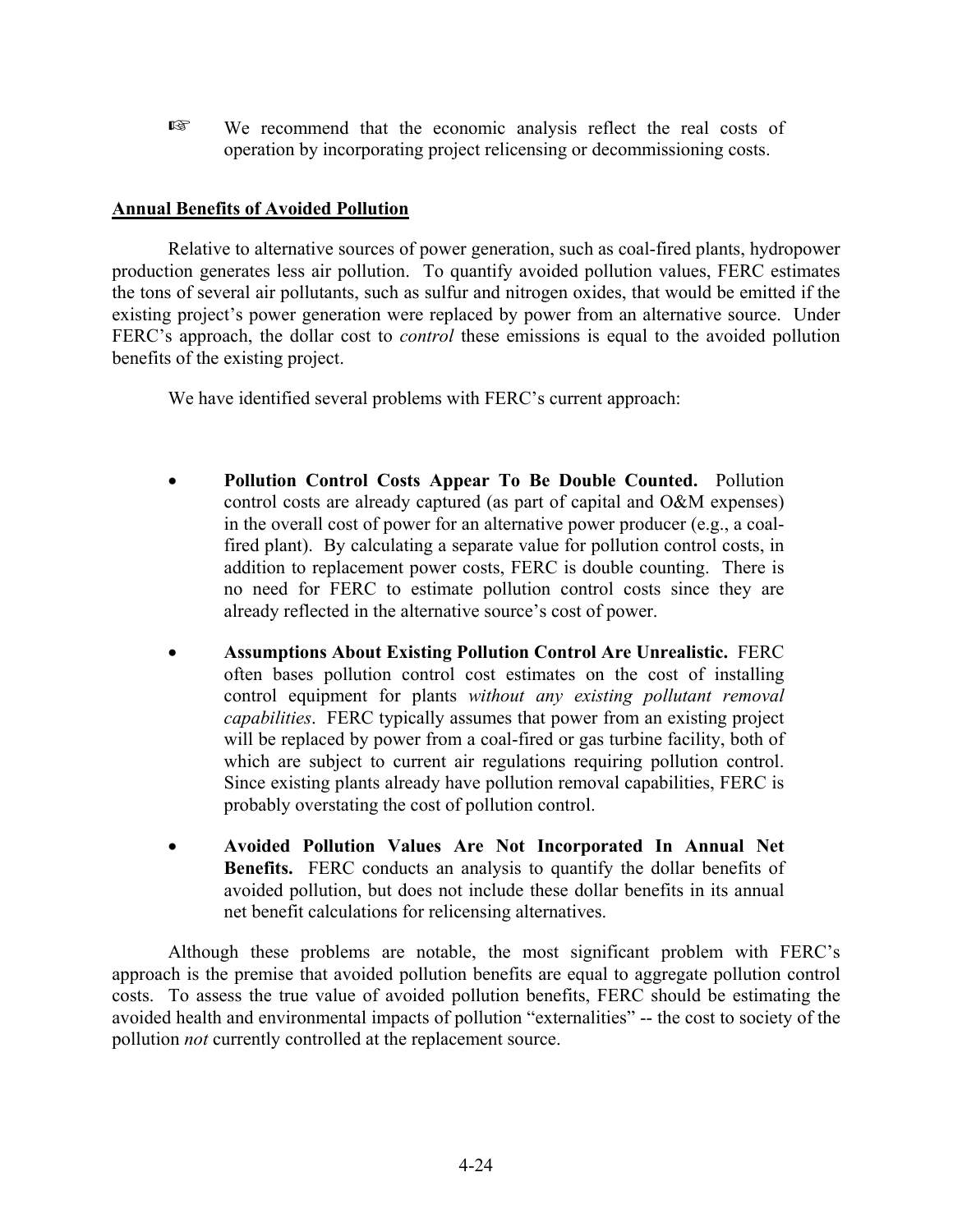#### **Estimating Pollution Damages**

Estimating pollution damages requires a sophisticated model that simulates air emissions and their expected impact on human health and the environment. Several studies have been conducted to estimate the dollar per ton damages of various air pollutants.<sup>52</sup> In general, the results of these studies are subject to a high level of uncertainty. Damage estimates are based on many estimated parameters. In addition, damage values will tend to vary depending on the location of the power generation facility. For instance, a ton of particulate matter emitted near an urban center with smog and visibility problems, such as Los Angeles, will have higher costs than a ton of particulate matter released in a less populated, smog-free area.

To illustrate the potential per ton damages from air emissions associated with power generation, the findings from a study conducted in Minnesota are presented in Exhibit  $4-6.53$  In addition to health impacts, the study examined effects on visibility, agriculture, soiling (dirtying of surfaces), and materials (damaging construction materials and corroding surfaces). These impacts were estimated based on mixes of existing and new power plants that could meet future electricity demand for hypothetical rural, metropolitan fringe, and urban location scenarios.<sup>54</sup>

| <b>Exhibit 4-6</b>                                                                                                                                                                                                                                                                                                                                                                                                |                       |                                        |                       |  |
|-------------------------------------------------------------------------------------------------------------------------------------------------------------------------------------------------------------------------------------------------------------------------------------------------------------------------------------------------------------------------------------------------------------------|-----------------------|----------------------------------------|-----------------------|--|
| <b>DOLLAR DAMAGES PER TON OF POLLUTANT EMITTED (1993\$)*</b>                                                                                                                                                                                                                                                                                                                                                      |                       |                                        |                       |  |
| Pollutant                                                                                                                                                                                                                                                                                                                                                                                                         | <b>Rural Scenario</b> | Metropolitan<br><b>Fringe Scenario</b> | <b>Urban Scenario</b> |  |
| <b>Particulate Matter (PM)</b>                                                                                                                                                                                                                                                                                                                                                                                    |                       |                                        |                       |  |
| Health                                                                                                                                                                                                                                                                                                                                                                                                            | \$510-\$756           | $$1,793 - $2,517$                      | $$4,020 - $5,576$     |  |
| Soiling                                                                                                                                                                                                                                                                                                                                                                                                           | $$3 - $30$            | $$13 - $121$                           | $$30 - $285$          |  |
| Visibility                                                                                                                                                                                                                                                                                                                                                                                                        | $$17 - $20$           | $$67 - $82$                            | $$156 - $193$         |  |
| Total:                                                                                                                                                                                                                                                                                                                                                                                                            | $$530 - $806$         | $$1,873 - $2,720$                      | $$4,206 - $6,054$     |  |
| NO <sub>x</sub>                                                                                                                                                                                                                                                                                                                                                                                                   |                       |                                        |                       |  |
| Health                                                                                                                                                                                                                                                                                                                                                                                                            | $$7 - $24$            | $$32 - $76$                            | $$83 - $177$          |  |
| $NOx$ with $O3$                                                                                                                                                                                                                                                                                                                                                                                                   |                       |                                        |                       |  |
| Health                                                                                                                                                                                                                                                                                                                                                                                                            | $$6 - $24$            | $$32 - $85$                            | $$83 - $210$          |  |
| Agriculture                                                                                                                                                                                                                                                                                                                                                                                                       | $(-11) - $33$         | $$21 - $32$                            | $$44 - $308$          |  |
| Total:                                                                                                                                                                                                                                                                                                                                                                                                            | $$(-6) - $56$         | $$53 - $118$                           | $$127 - $518$         |  |
| SO <sub>2</sub>                                                                                                                                                                                                                                                                                                                                                                                                   |                       |                                        |                       |  |
| Health                                                                                                                                                                                                                                                                                                                                                                                                            | $$2 - $4$             | $$11 - $24$                            | $$21 - $40$           |  |
| Materials                                                                                                                                                                                                                                                                                                                                                                                                         | $$7 - $9$             | $$29 - $37$                            | $$79 - $102$          |  |
| Agriculture                                                                                                                                                                                                                                                                                                                                                                                                       | $$0 - $12$            | $$0 - $46$                             | $$0 - $42$$           |  |
| Total:                                                                                                                                                                                                                                                                                                                                                                                                            | $$9 - $24$            | $$43 - $104$$                          | $$106 - $178$         |  |
| * The ranges presented in this exhibit are based on a 90 percent confidence interval. If we<br>construct a 90 percent confidence interval, we expect the true value of the impact to be<br>captured by this interval 90 percent of the time, based on statistical analysis.<br>Source: Triangle Economic Research, Assessing Environmental Costs for Electricity<br>Generation, November 1994 (Revised May 1995). |                       |                                        |                       |  |

While Exhibit 4-6 captures the major pollutants and potential health and environmental impacts associated with replacement electricity generation, it is important to recognize that other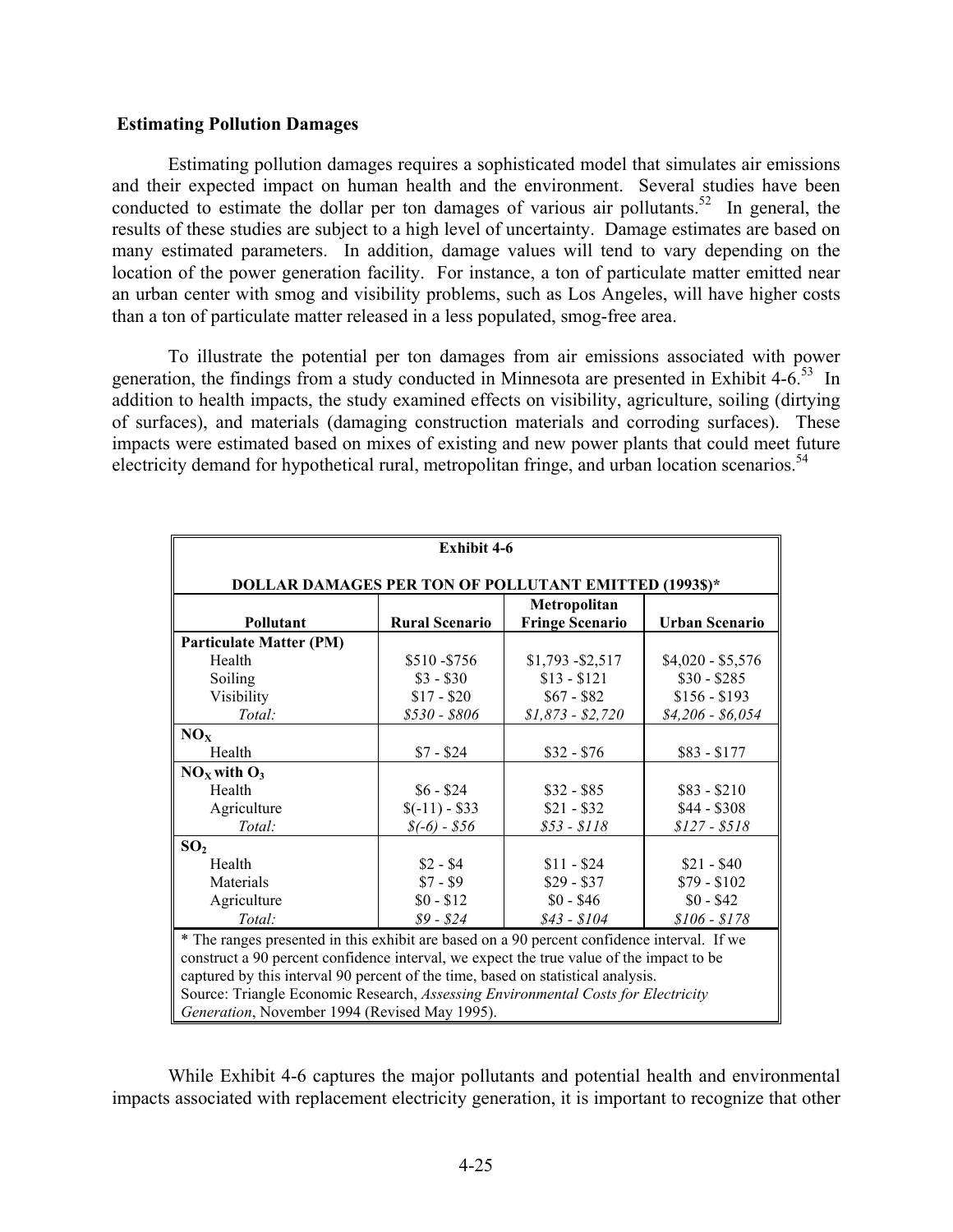air emissions, such as lead and carbon monoxide, can also result in damages. In addition, power plant operations may affect water resources. For instance, cooling water withdrawal by power plants can hurt fish populations, thereby reducing commercial and recreational fishing values. These other potential damages should also be considered when evaluating the potential impacts of replacement electricity generation.

### **Comparing Pollution Damages To Pollution Control Costs**

Assessing avoided pollution benefits based on potential health and environmental impacts, rather than by FERC's pollution control cost method, may significantly reduce avoided pollution values. To illustrate the possible differences in total costs under each approach, we apply the Minnesota study's estimates and FERC's pollution control cost estimates to an example from the North Georgia project (see Exhibit  $4-7$ ).<sup>55</sup> The FERC staff-recommended relicensing alternative for the North Georgia project requires the applicant to maintain minimum flows of 35 cfs year-round at the Tallulah Falls Dam, which reduces power generation by 6.7 GWh. Generating this power at an alternative source (a coal-fired plant) will result in emissions of 54.4 tons of sulfur oxides and 25.1 tons of nitrogen oxides, assuming (as FERC does) that the alternative source does not currently control any pollution. To calculate the annual removal costs, FERC simply multiplies the average per ton costs by the tons of pollutants generated.

Under the "pollution damages" approach, the per ton damages are multiplied by the tons of pollutants *released,* not the tons generated. Using FERC's assumption that pollution control equipment is capable of removing 95 percent of SO<sub>2</sub> and 60 percent of NO<sub>x</sub>, we estimate that 2.7 tons of  $SO_2$  (five percent of 54.4 tons) and 10.0 tons of  $NO<sub>x</sub>$  (40 percent of 25.1 tons) would be emitted by an alternative power generation facility. Annual pollution damages are calculated by multiplying these emissions by the dollar per ton damage estimates from the Minnesota study.<sup>56</sup> As shown in Exhibit 4-7, the annual pollution damages are significantly less than the FERC's estimated annual removal costs for  $SO_2$  and  $NO<sub>x</sub>$ .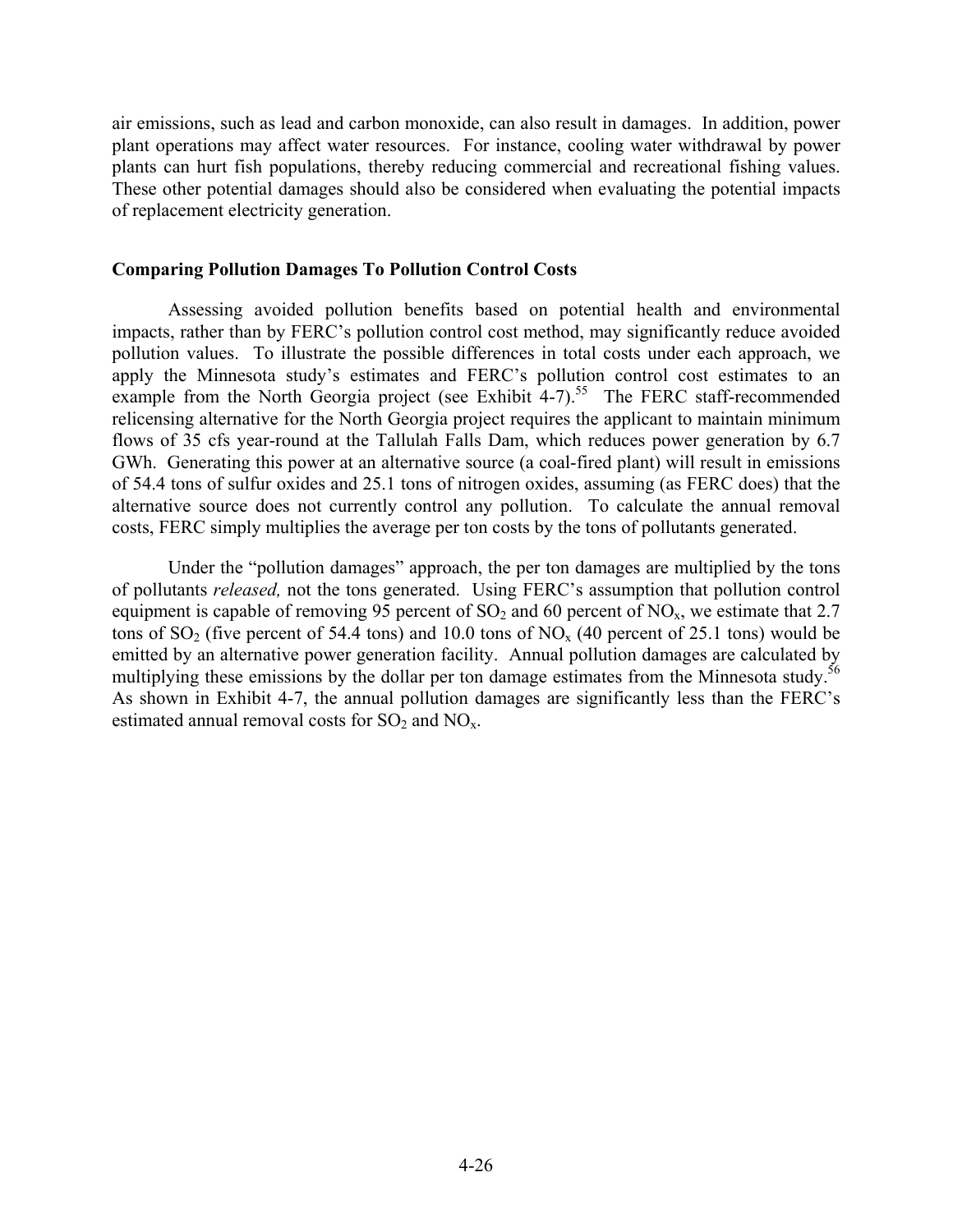| Exhibit 4-7       |                                    |                             |                           |                                                 |                               |  |
|-------------------|------------------------------------|-----------------------------|---------------------------|-------------------------------------------------|-------------------------------|--|
|                   | <b>AVOIDED POLLUTION BENEFITS:</b> |                             |                           |                                                 |                               |  |
|                   | A COMPARISON OF TWO APPROACHES     |                             |                           |                                                 |                               |  |
|                   |                                    |                             |                           | USING AN EXAMPLE FROM THE NORTH GEORGIA PROJECT |                               |  |
|                   |                                    | "Cost Of Pollution Control" |                           | "Damages To Human Health &                      |                               |  |
|                   |                                    | Approach                    |                           |                                                 | <b>Environment</b> " Approach |  |
|                   |                                    | <b>Average Per</b>          | <b>Annual Removal</b>     | Per Ton                                         | <b>Annual Damages</b>         |  |
|                   | <b>Pollutants</b>                  | Ton Cost (\$)               | Cost(SO <sub>2</sub> 95%) | Damages (\$) To                                 | (from $5\%$ SO <sub>2</sub>   |  |
|                   | Generated                          | <b>To Control</b>           | removed, $NOx$            | Human Health &                                  | emissions and 40%             |  |
| <b>Pollutants</b> | (tons/year)                        | Pollutants*                 | 60% removed)              | Environment**                                   | $NOx$ emissions)              |  |
| Sulfur            | 54.4                               | \$475                       | \$25,800                  | \$42-\$104                                      | \$100-\$300                   |  |
| Oxides            |                                    |                             |                           |                                                 |                               |  |
| <b>Nitrogen</b>   | 25.1                               | \$230                       | \$5,800                   | \$53-\$118                                      | \$500-\$1,200                 |  |
| Oxides            |                                    |                             |                           |                                                 |                               |  |
| <b>Total</b>      |                                    |                             | \$31,600                  |                                                 | \$600-\$1,500                 |  |
| <b>Costs</b>      |                                    |                             |                           |                                                 |                               |  |
| <b>Cost Per</b>   |                                    |                             | \$5,000                   |                                                 | \$100-\$250                   |  |
| GWh***            |                                    |                             |                           |                                                 |                               |  |

\* These estimates are based on "state-of-the-art" pollution control equipment capable of removing 95 percent of sulfur oxides and 60 percent of nitrogen oxides. The cost estimates are for plants without any current pollution removal capabilities. FERC's per ton costs represent *average* control costs, not the *marginal* cost of controlling an additional ton of pollutants.

\*\* Per ton damages are based on estimates from the Minnesota study's "metropolitan fringe scenario," see Exhibit 4-6.

\*\*\* This analysis was based on the emissions that would result from 6.7 GWh of replacement power.

Sources: FERC, *Final Environmental Impact Statement, North Georgia Hydroelectric Project*, FEIS-0098, June 1996; Triangle Economic Research, *Assessing Environmental Costs for Electricity Generation*, November 1994 (Revised May 1995); IEc analysis.

Using annual damage estimates to calculate avoided pollution benefits may reduce the avoided pollution costs of replacement power, thereby reducing the net benefits of the project under consideration. In Exhibit 4-7, the avoided pollution benefits of generating a GWh of power at a hydropower project, rather than an alternative source, appear to be only about \$100- \$250 -- about five percent of the costs estimated by FERC. While damages may be higher for other cases (e.g., where additional pollutants cause damage), basing avoided pollution benefits on damage estimates rather than FERC's pollution control cost estimates will generally result in reduced avoided pollution benefits.

 $E \rightarrow \text{As a more defensive basis for estimating avoided pollution benefits, we}$ recommend that the economic analysis estimate the benefits of avoiding health and environmental impacts from pollution *not* controlled, rather than estimate average pollution control costs.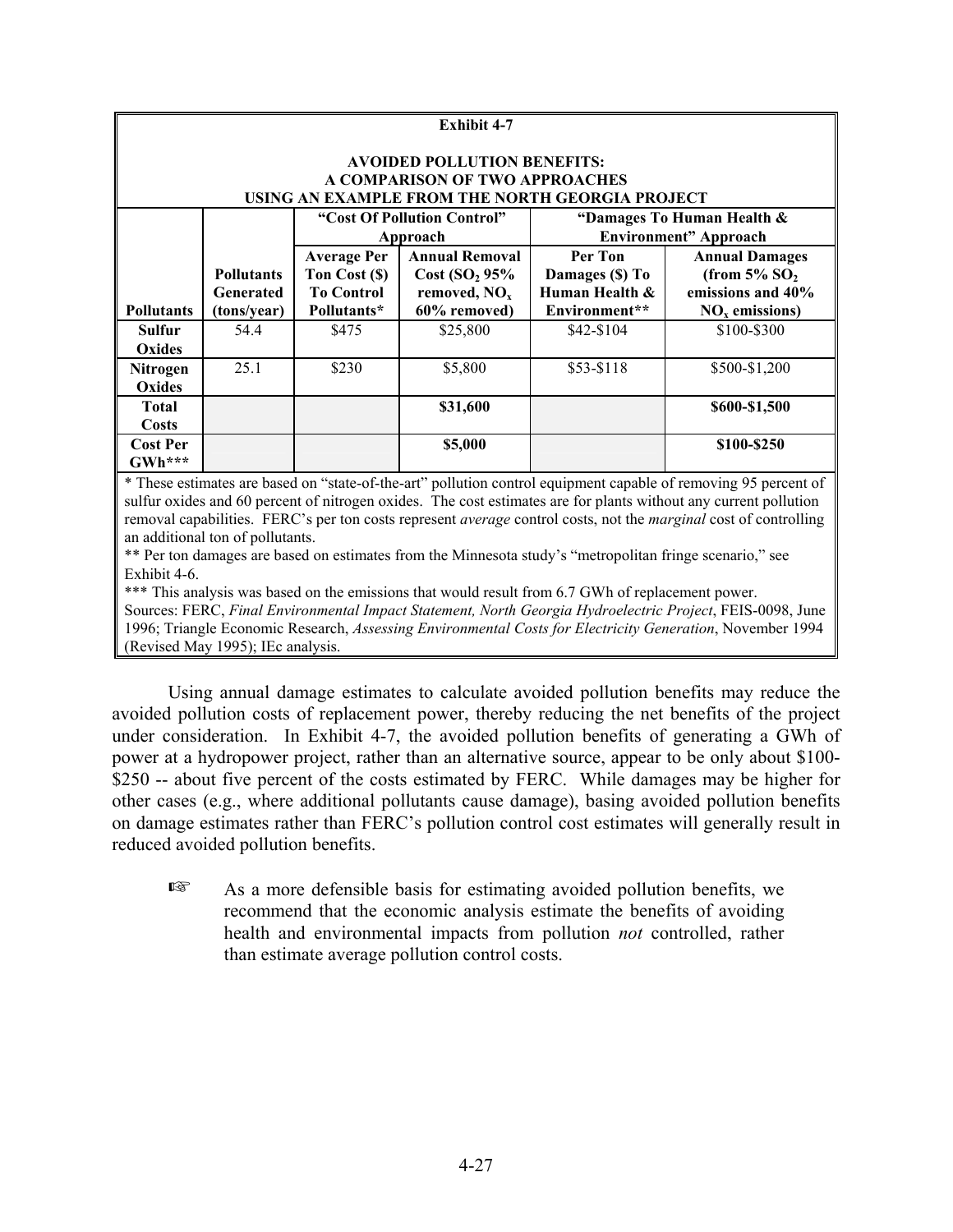#### **SUMMARY**

FERC's current economic methodology may bias relicensing decisions against alternatives that include environmental measures. We discuss how incorporating non-power values into net benefit estimates would reduce this bias; this establishes the basis for a more complete examination of the analytic methods available for estimating non-power values in Chapters 5 and 6. In addition, we recommend several other changes to FERC's economic approach, including refinements to FERC's assumed discount rate and baseline for analysis and a new approach for estimating avoided pollution benefits.

We also identify several potential problems with FERC's current approach to estimating gross power benefits and the costs of operation. Although these problems do not bias FERC's analysis in any systematic way, refinements to FERC's approach could improve the accuracy of net benefit estimates.

Exhibit 4-8 summarizes our recommended refinements and notes their implications for net benefit estimates. Collectively, these recommendations are intended to improve the quality of FERC's net benefit estimates and expand the usefulness of FERC's economic analysis in relicensing decisions.